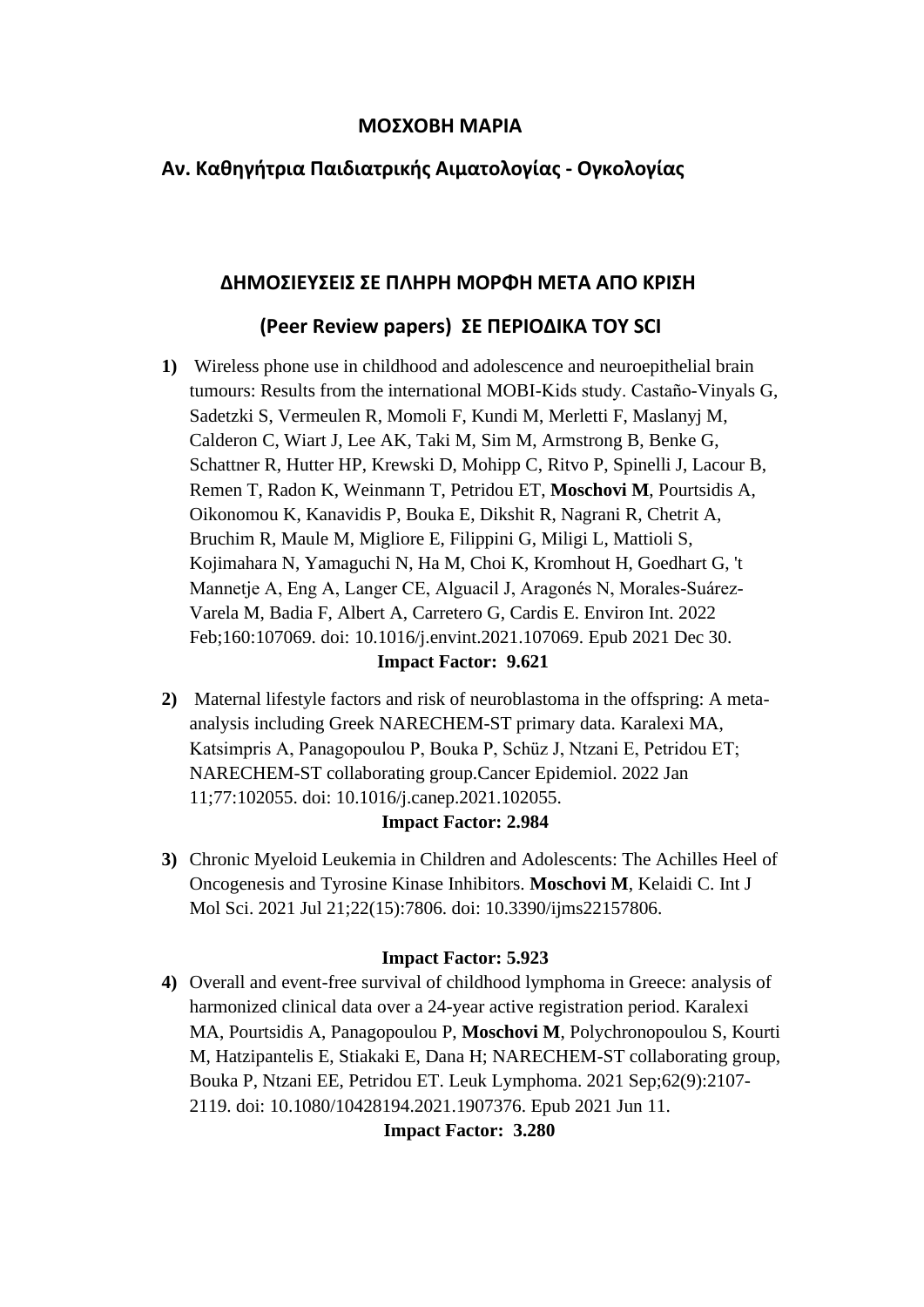**5)** Low IL-23 levels in peripheral blood and bone marrow at diagnosis of acute leukemia in children increased with the elimination of leukemic burden. Zampogiannis A, Piperi C, Baka M, Zoi I, Papavassiliou AG, **Moschovi M**. J Cell Mol Med. 2021 Aug;25(15):7426-7435. doi: 10.1111/jcmm.16772. Epub 2021 Jul 8.

## **Impact Factor: 5.310**

**6)** COVID-19 among children with cancer in Greece (2020): Results from the Nationwide Registry of Childhood Hematological Malignancies and Solid Tumors (NARECHEM-ST). Baka M, Michos A, Alexopoulou A, Bouka P, Bouka E, Dana E, Dimitriou G, Doganis, Grivea I, Ioannidou M, Kourti M, Magkou E, Makis A, Malama A, Mantadakis E, Markozannes G, Mitsios A, **Moschovi M**, Papadakis V, Panagopoulou P, Papakonstantinou E, Papadopoulos S, Polychronopoulou S, Themistocleous M, Tzotzola V, Ntzani E, Petridou ET. Pediatr Blood Cancer. 2021 Aug;68(8):e29079. doi: 10.1002/pbc.29079. Epub 2021 May 15.

# **Impact Factor: 3.167**

**7)** Perinatal and early life risk factors for childhood brain tumors: Is instrumentassisted delivery associated with higher risk? Georgakis MK, Dessypris N, Papadakis V, Tragiannidis A, Bouka E, Hatzipantelis E, **Moschovi M**, Papakonstantinou E, Polychronopoulou S, Sgouros S, Stiakaki E, Pourtsidis A, Psaltopoulou T, Petridou ET; NARECHEM-ST CNS tumors Working Group. Cancer Epidemiol. 2019 Apr;59:178-184.

### **Impact Factor: 2.984**

**8)** Survival and prognostic factors for childhood malignant liver tumors: analysis of harmonized clinical data. Karalexi MA, Servitzoglou M, **Moschovi M,** Moiseenko R, Bouka P, Ntzani E, Kachanov D, Petridou ET; NARECHEM-ST collaborative group; Moscow childhood liver tumor study group. Cancer Epidemiol. 2021 Feb;70:101850. doi: 10.1016/j.canep.2020.101850.

### **Impact Factor: 2.948**

**9)** Exposure to Medical Radiation during Fetal Life, Childhood and Adolescence and Risk of Brain Tumor in Young Age: Results from The MOBI-Kids Case-Control Study.Pasqual E, Castaño-Vinyals G, Thierry-Chef I, Kojimahara N, Sim MR, Kundi M, Krewski D, Momoli F, Lacour B, Remen T, Radon K, Weinmann T, Petridou E, **Moschovi M**, Dikshit R, Sadetski S, Maule M, Farinotti M, Ha M, 't Mannetje A, Alguacil J, Aragonés N, Vermeulen R, Kromhout H, Cardis E.Neuroepidemiology. 2020;54(4):343-355. doi: 10.1159/000506131. Epub 2020 Mar 20.

# **Impact Factor: 3.282**

**10)** Age-, sex- and disease subtype-related foetal growth differentials in childhood acute myeloid leukaemia risk: A Childhood Leukemia International Consortium analysis. Karalexi MA, Dessypris N, Ma X, Spector LG, Marcotte E, Clavel J, Pombo-de-Oliveira MS, Heck JE, Roman E, Mueller BA, Hansen J, Auvinen A, Lee PC, Schüz J, Magnani C, Mora AM, Dockerty JD, Scheurer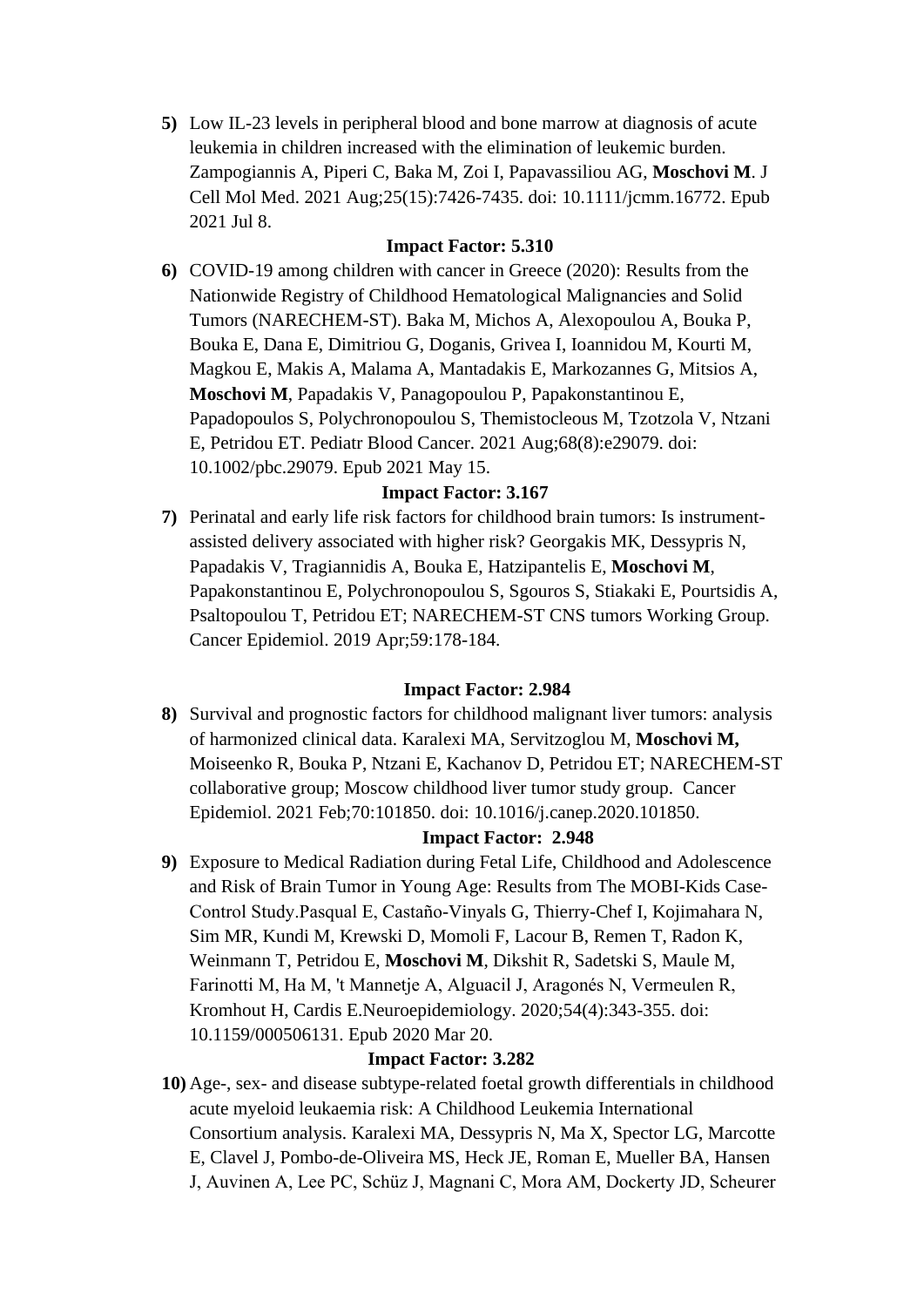ME, Wang R, Bonaventure A, Kane E, Doody DR; NARECHEM-ST Group; FRECCLE Group, Erdmann F, Kang AY, Metayer C, Milne E, Petridou ET.Eur J Cancer. 2020 May;130:1-11. doi: 10.1016/j.ejca.2020.01.018. Epub 2020 Mar 9.

### **Impact Factor**: **9.162**

**11)** Survival patterns of childhood neuroblastoma: an analysis of clinical data from Southern-Eastern European countries.Karalexi MA, Servitzoglou M, Papadakis V, Kachanov D, Česen Mazič M, Baka M, **Moschovi M**, Kourti M, Polychronopoulou S, Stiakaki E, Hatzipantelis E, Dana H, Stefanaki K, Malama A, Themistocleous MS, Strantzia K, Shamanskaya T, Bouka P, Panagopoulou P, Kantzanou M, Ntzani E, Dessypris N, Petridou ET.Eur J Cancer Prev. 2020 Sep 10. doi: 10.1097/CEJ.0000000000000614.

## **Impact Factor: 2.497**

**12)** Maternal lifestyle characteristics and Wilms tumor risk in the offspring: A systematic review and meta-analysis. Doganis D, Katsimpris A, Panagopoulou P, Bouka P, Bouka E, **Moschovi M**, Polychronopoulou S, Papakonstantinou E, Tragiannidis A, Katzilakis N, Dana H, Antoniadi K, Stefanaki K, Strantzia K, Dessypris N, Schüz J, Petridou ET. Cancer Epidemiol. 2020 Aug;67:101769. doi: 10.1016/j.canep.2020.101769. Epub 2020 Jul 10.

### **Impact Factor: 2.984**

**13)** BAFF/APRIL System Is Functional in B-Cell Acute Lymphoblastic Leukemia in a Disease Subtype Manner.Sevdali E, Katsantoni E, Smulski CR, **Moschovi M**, Palassopoulou M, Kolokotsa EN, Argentou N, Giannakoulas N, Adamaki M, Vassilopoulos G, Polychronopoulou S, Germenis AE, Eibel H, Speletas M. Front Oncol. 2019 Jul 18;9:594. doi: 10.3389/fonc.2019.00594. eCollection 2019.

### **Impact Factor: 6.244**

**14)** Wilms tumour event-free and overall survival in Southern and Eastern Europe: Pooled analyses of clinical data from four childhood cancer registries (1999- 2017). Doganis D, Zborovskaya A, Trojanowski M, Zagar T, Bouka P, Baka M, **Moschovi M**, Polychronopoulou S, Papakonstantinou E, Tragiannidis A, Stiakaki E, Dana H, Stefanaki K, Strantzia K, Kochubinsky D, Marciniak P, Avcin S, Antoniadi K, Dessypris N, Petridou ET. Eur J Cancer. 2019 Jul;115:37-46. doi: 10.1016/j.ejca.2019.04.008.

### **Impact Factor: 9.162**

- **15)** Cardiotoxicity among adult survivors suffered from childhood malignancies. Petropoulos AC, **Moschovi M**. Hell J Nucl Med. 2019 Sep-Dec;22 Suppl 2:34- 40 **Impact Factor: 1.102**
- **16)** Perinatal and early life risk factors for childhood brain tumors: is instrumentassisted delivery associated with higher risk? M Georgakis, N Dessypris, V Papadakis, A Tragiannidis, E Bouka, El Hatzipantelis, **M Moschovi**, E Papakonstantinou, S Polychronopoulou, S Sgouros, E Stiakaki, A Pourtsidis,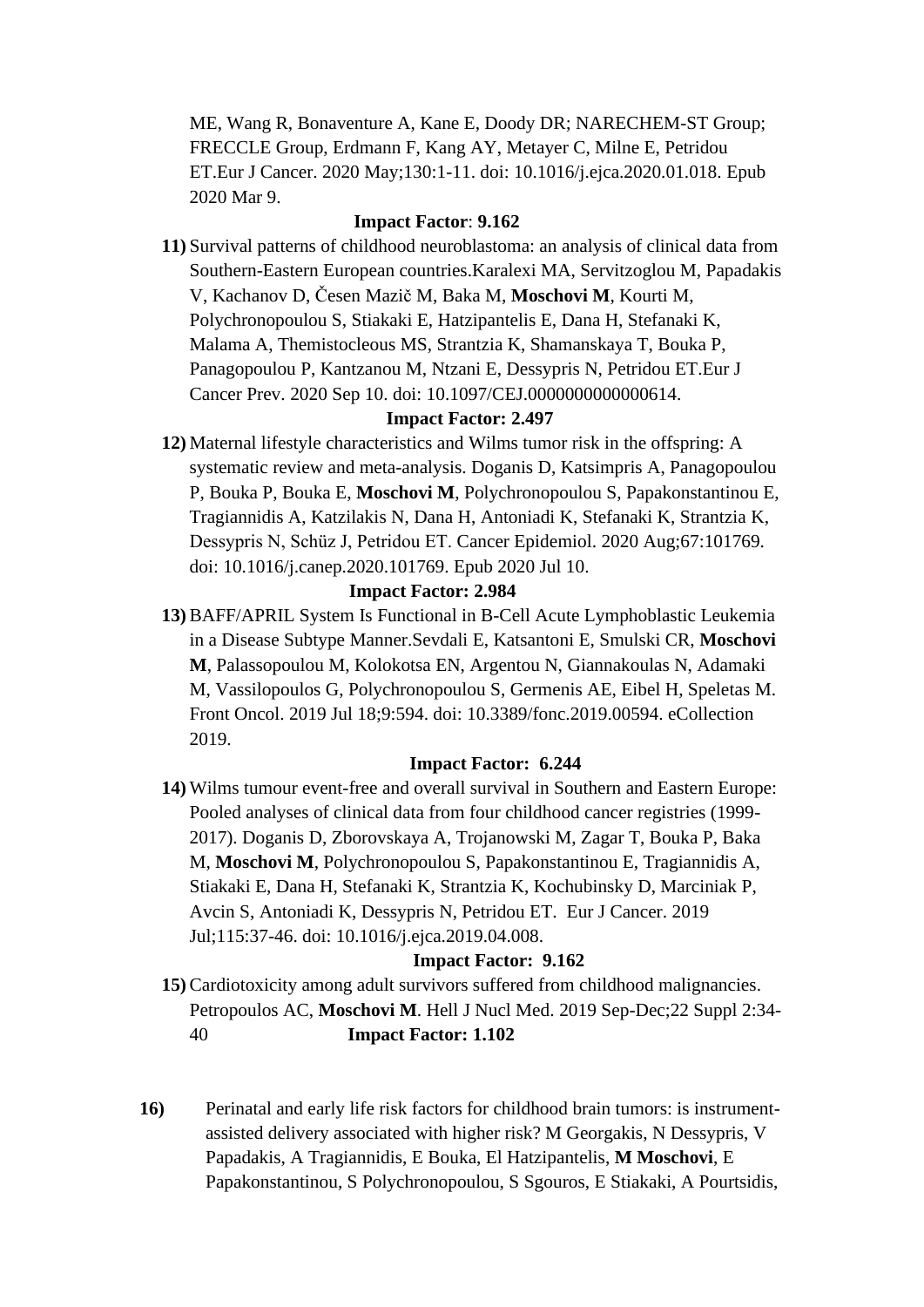Th Psaltopoulou, E Petridou, NARECHEM-ST CNS tumors Working Group. Cancer Epidemiology 2019 Feb 25;59:178-184.

## **Impact Factor: : 2.984**

**17)** Survival and mortality rates of wilms tumor in southern and Easterrn European countries:Socioeconomic differentials compared with the United States of America. Doganis D, Panagopoulou P, Tragianidis A, Vichos T, **Moschovi M,** Polychronopoulou S, Rigatou E, Papakonstantinou E, Stiakaki E, dana H, Bouka P, Antunes L, Bastos J, Coza D, Demitriou A, Agius D, Eser S, Ryzhov A, Sekerijia M, Trojanowski M, Zagar T, Zborovskaya A, Perisic SZ, Strantzia K, Dessypris N, Psaltopoulou T, Petridou ET. Eur J Caner 2018; 101:38-46

# **Impact Factor: 9.162**

**18)** Persisting inequalities in survival patterns of childhood neuroblastoma in Southern and Eastern Europe and the effect of socio-economic development compared with those of the US. Panagopoulou P, Georgakis MK, Baka M, **Moschovi M,** Papadakis V, Polychronopoulou S, Kourti M, Hatzipantelis E, Stiakaki E, Dana H, Tragiannidis A, Bouka E, Antunes L, Bastos J, Coza D, Demetriou A, Agius D, Eser S, Gheorghiu R, Šekerija M, Trojanowski M, Žagar T, Zborovskaya A, Ryzhov A, Dessypris N, Morgenstern D, Petridou ET.

Eur J Cancer. 2018 Jun;96:44-53.

# **Impact Factor: 9.162**

**19)** Childhood nephroblastoma in Southern and Eastern Europe and the US: Incidence variations and temporal trends by human development index. Doganis D, Panagopoulou P, Tragiannidis A, Georgakis MK**, Moschovi M,** Polychronopoulou S, Rigatou E, Papakonstantinou E, Stiakaki E, Dana H, Bouka E, Antunes L, Bastos J, Coza D, Demetriou A, Agius D, Eser S, Ryzhov A, Sekerija M, Trojanowski M, Zagar T, Zborovskaya A, Perisic SZ, Stefanaki K, Dessypris N, Petridou ET. Cancer Epidemiol. 2018 Jun;54:75-81.

### **Impact Factor: 2.984**

**20)** Neuroblastoma among children in Southern and Eastern European cancer registries: Variations in incidence and temporal trends compared to USA.Georgakis MK, Dessypris N, Baka M, **Moschovi M,** Papadakis V, Polychronopoulou S, Kourti M, Hatzipantelis E, Stiakaki E, Dana H, Bouka E, Antunes L, Bastos J, Coza D, Demetriou A, Agius D, Eser S, Gheorghiu R, Sekerija M, Trojanowski M, Zagar T, Zborovskaya A, Ryzhov A, Tragiannidis A, Panagopoulou P, Steliarova-Foucher E, Petridou ET. Int J Cancer. 2017 May 15;142(10):1977-1985.

### **Impact Factor: 7.396**

**21)** Parental alcohol consumption and risk of leukemia in the offspring: a systematic review and meta-analysis.Karalexi MA, Dessypris N,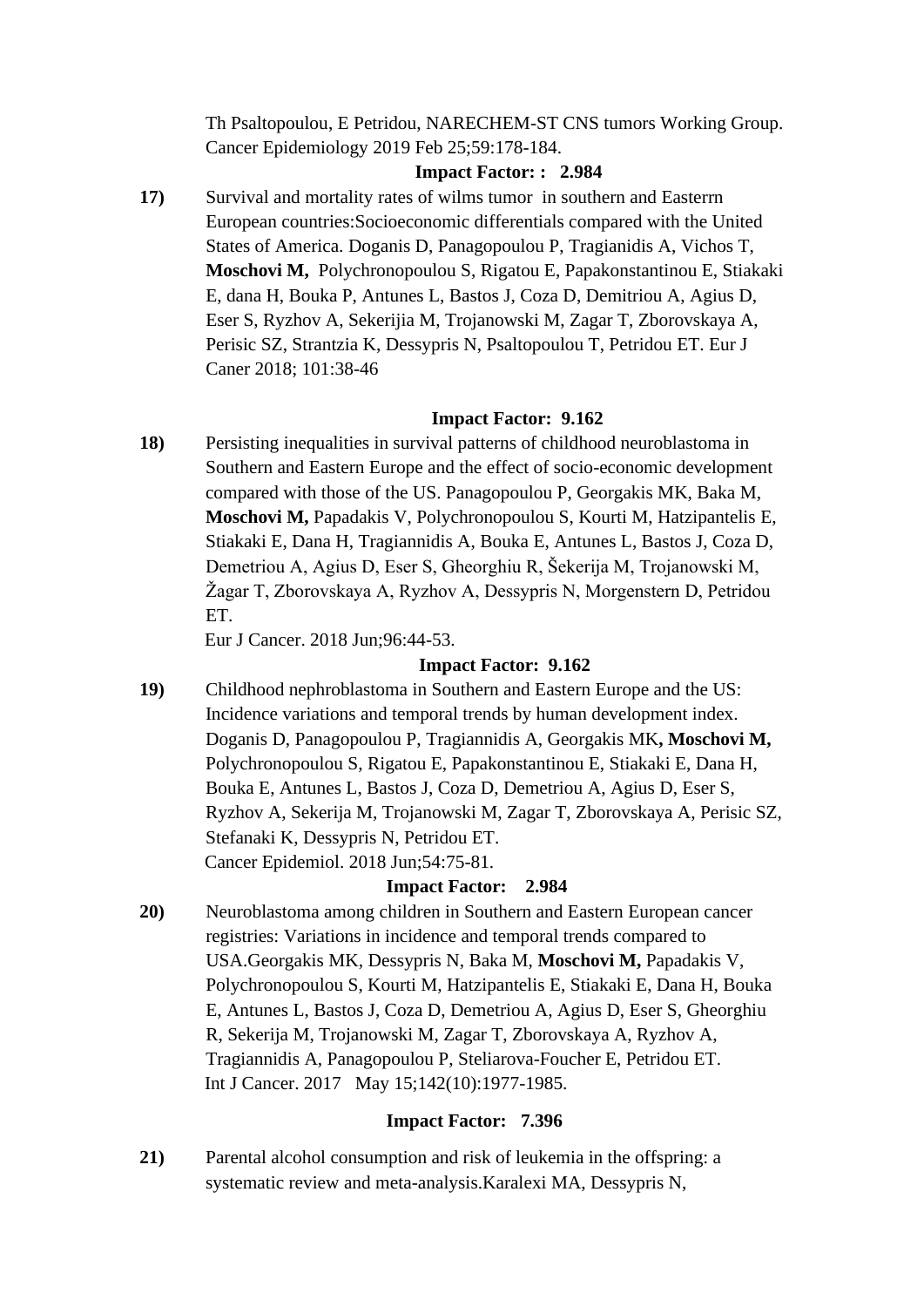Thomopoulos TP, Ntouvelis E, Kantzanou M, Diamantaras AA, **Moschovi M**, Baka M, Hatzipantelis E, Kourti M, Polychronopoulou S, Stiakaki E, Mora AM, Wunsch-Filho V, Infante-Rivard C, Loutradis D, Petridou ET. Eur J Cancer Prev. 2017 Sep;26(5):433-441.

## **Impact Factor: 2.886**

**22)** Intraductal papilloma of the breast in an 11-year old male patient: a case report. Tsilimigras DI, Ntanasis-Stathopoulos I, Bakopoulos A, Schizas D, Kalfa M, Karyda I, Papaioannou D, Klapsinou E, Salla C, Sergentanis TN, **Moschovi M**.

Pediatr Surg Int. 2017 Jun;33(6):727-730.

# **Impact Factor: 1.476**

**23)** Aberrant AML1 gene expression in the diagnosis of childhood leukemias not characterized by AML1-involved cytogenetic abnormalities. Adamaki M, Vlahopoulos S, Lambrou GI, Papavassiliou AG, **Moschovi M**. Tumour Biol. 2017 Mar;39(3):1010428317694308. doi: 10.1177/1010428317694308

### **Impact Factor: 3.597**

**24)** Anthropometrics at birth and risk of a primary central nervous system tumour: A systematic review and meta-analysis. Georgakis MK, Kalogirou EI, Liaskas A, Karalexi MA, Papathoma P, Ladopoulou K, Kantzanou M, Tsivgoulis G; NARECHEM-BT Working Group., Petridou ET. Eur J Cancer. 2017 Feb 17;75:117-131.

### **Impact Factor: 9.162**

**25)** Association of maternal and index child's diet with subsequent leukemia risk: A systematic review and meta analysis.Dessypris N, Karalexi MA, Ntouvelis E, Diamantaras AA, Papadakis V, Baka M, Hatzipantelis E, Kourti M, **Moschovi M,** Polychronopoulou S, Sidi V, Stiakaki E, Petridou ET. Cancer Epidemiol. 2017 Jan 25;47:64-75.

### **Impact Factor: 2.984**

**26)** Incidence and time trends of childhood lymphomas: findings from 14 Southern and Eastern European cancer registries and the Surveillance, Epidemiology and End Results, USA. Georgakis MK, Karalexi MA, Agius D, Antunes L, Bastos J, Coza D, Demetriou A, Dimitrova N, Eser S, Florea M, Ryzhov A, Sekerija M, Žagar T, Zborovskaya A, Zivkovic S, Bouka E, Kanavidis P, Dana H, Hatzipantelis E, Kourti M, **Moschovi M**, Polychronopoulou S, Stiakaki E, Kantzanou Μ, Pourtsidis A, Petridou ET. Cancer Causes Control. 2016 Nov;27(11):1381-1394.

### **Impact Factor: 3.200**

**27)** Incidence, time trends and survival patterns of childhood pilocytic astrocytomas in Southern-Eastern Europe and SEER, US. Georgakis MK, Karalexi MA, Kalogirou EI, Ryzhov A, Zborovskaya A, Dimitrova N, Eser S, Antunes L, Sekerija M, Zagar T, Bastos J, Agius D, Florea M, Coza D, Bouka E, Bourgioti C, Dana H, Hatzipantelis E, **Moschovi M**, Papadopoulos S, Sfakianos G, Papakonstantinou E, Polychronopoulou S, Sgouros S,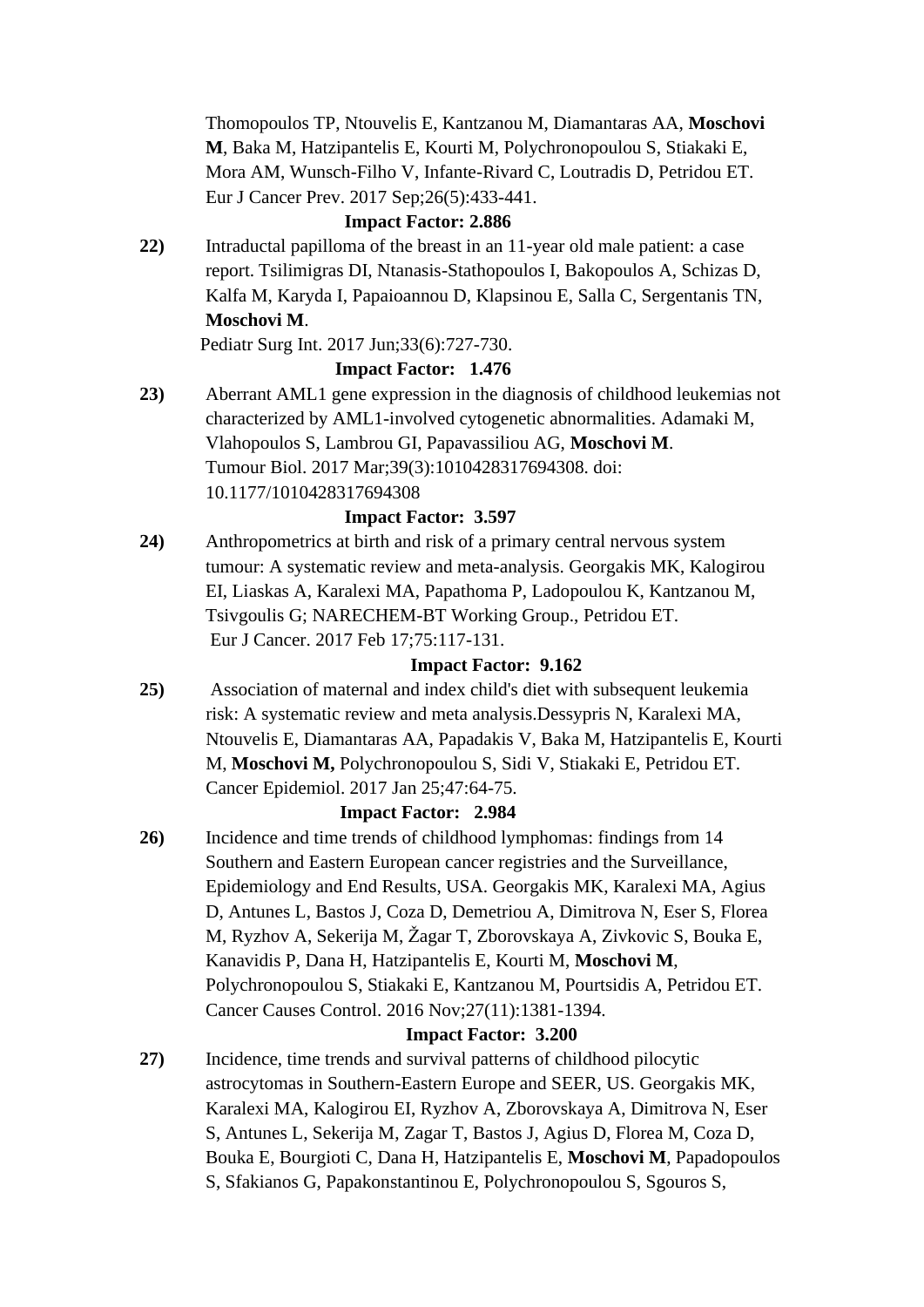Stefanaki K, Stiakaki E, Strantzia K, Zountsas B, Pourtsidis A, Patsouris E, Petridou ET. J Neurooncol. 2016; 27(11):1381-1394

### **Impact Factor: 3.115**

**28)** Survival trends in childhood chronic myeloid leukaemia in Southern-Eastern Europe and the United States of America. Karalexi MA, Baka M, Ryzhov A, Zborovskaya A, Dimitrova N, Zivkovic S, Eser S, Antunes L, Sekerija M, Zagar T, Bastos J, Demetriou A, Agius D, Florea M, Coza D, Polychronopoulou S, Stiakaki E, **Moschovi M**, Hatzipantelis E, Kourti M, Graphakos S, Pombo-de-Oliveira MS, Adami HO, Petridou ET. Eur J Cancer. 2016 Nov;67:183-190. doi: 10.1016/j.ejca.2016.08.011

### **Impact Factor: 9.162**

**29)** Mortality and survival patterns of childhood lymphomas: geographic and age-specific patterns in Southern-Eastern European and SEER/US registration data. Karalexi MA, Georgakis MK, Dessypris N, Ryzhov A, Zborovskaya A, Dimitrova N, Zivkovic S, Eser S, Antunes L, Sekerija M, Zagar T, Bastos J, Demetriou A, Agius D, Florea M, Coza D, Bouka E, Dana H, Hatzipantelis E, Kourti M, Moschovi M, Polychronopoulou S, Stiakaki E, Pourtsidis A, Petridou ET. Hematol Oncol. 2016; 35(4):608-618.

#### **Impact Factor: 3.494**

**30)** Progress in Treatment of Viral Infections in Children with Acute Lymphoblastic Leukemia. Moschovi M, Adamaki M, Vlahopoulos SA. Oncol Rev. 2016 Jun 30;10(1):300. doi: 10.4081/oncol.2016.300.

#### **Impact Factor: 0.640**

**31)** Parental Tobacco Smoking and Acute Myeloid Leukemia: The Childhood Leukemia International Consortium. Metayer C, Petridou E, Aranguré JM, Roman E, Schüz J, Magnani C, Mora AM, Mueller BA, de Oliveira MS, Dockerty JD, McCauley K, Lightfoot T, Hatzipantelis E, Rudant J, Flores-Lujano J, Kaatsch P, Miligi L, Wesseling C, Doody DR, **Moschovi M**, Orsi L, Mattioli S, Selvin S, Kang AY, Clavel J; MIGICCL Group Am J Epidemiol. 2016 Aug 15;184(4):261-73. doi: 10.1093/aje/kww018.

#### **Impact Factor: 5.036**

**32)** Assessment of quality of life of children and adolescents with cancer during their treatment.Vlachioti E, Matziou V, Perdikaris P, Mitsiou M, Stylianou C, Tsoumakas K**, Moschovi M**. Jpn J Clin Oncol. 2016 ; 453-61.

### **Impact Factor: 2.37**

**33)** Drugs acting on homeostasis: challenging cancer cell adaptation. **Moschovi M**, Critselis E, Cen O, Adamaki M, Lambrou GI, Chrousos GP, Vlahopoulos S. Expert Rev Anticancer Ther. 2015 Dec;15(12):1405-17.

## **Impact Factor: 2.279**

**34)** STAT transcript levels in childhood acute lymphoblastic leukemia: STAT1 and STAT3 transcript correlations. Adamaki M, Tsotra M, Vlahopoulos S, Zampogiannis A, Papavassiliou AG**, Moschovi M.**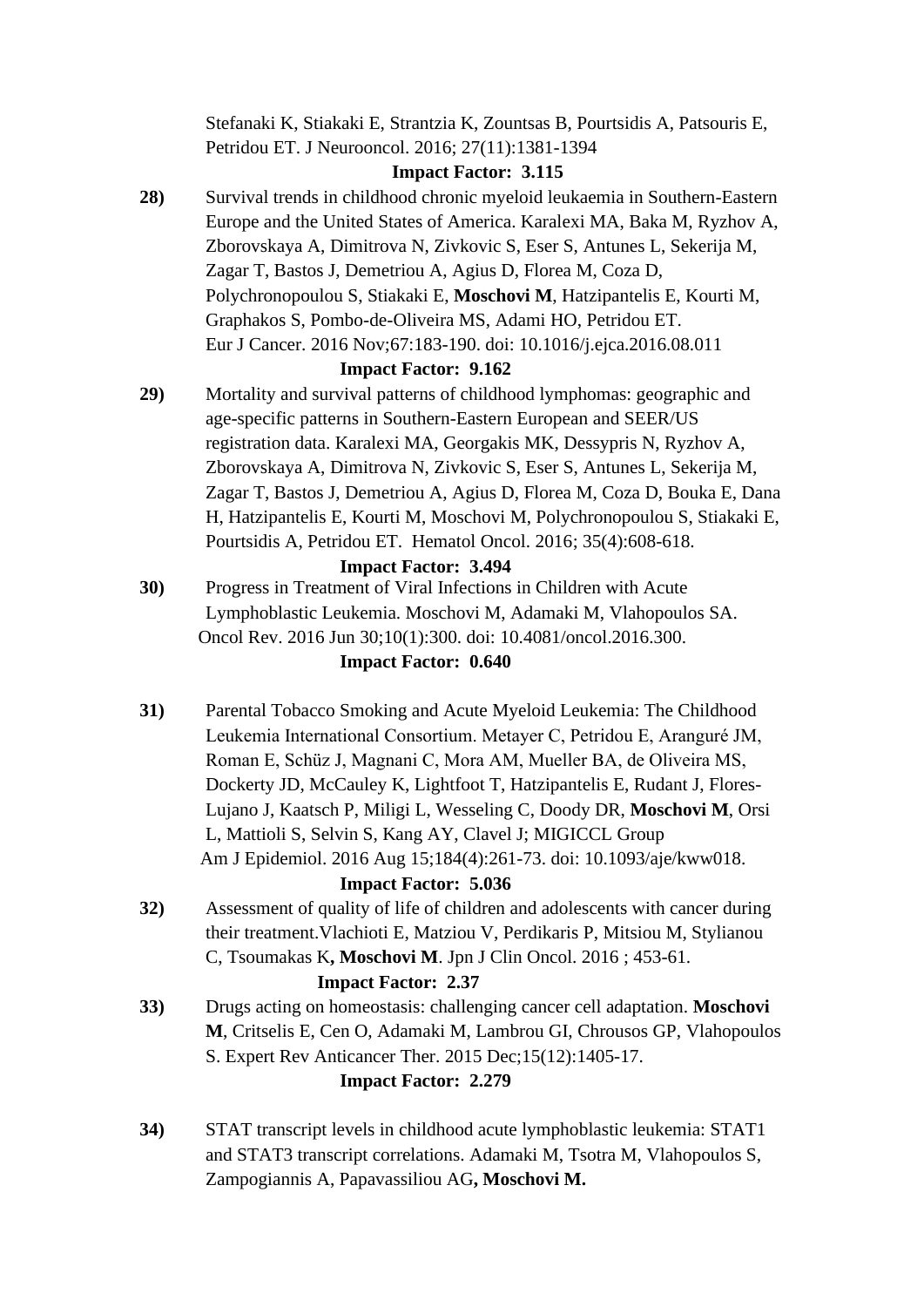Leuk Res. 2015 Sep 11. pii: S0145-2126(15)30379-9.

# **Impact Factor: 2.692**

**35)** Childhood central nervous system tumour mortality and survival in Southern and Eastern Europe (1983-2014): Gaps persist across 14 cancer registries. Karalexi MA, Papathoma P, Thomopoulos TP, Ryzhov A, Zborovskaya A, Dimitrova N, Zivkovic S, Eser S, Antunes L, Sekerija M, Zagar T, Bastos J, Demetriou A, Agius D, Cozma R, Coza D, Bouka E, Dessypris N, Belechri M, Dana H, Hatzipantelis E, Papakonstantinou E, Polychronopoulou S, Pourtsidis A, Stiakaki E, Chatziioannou A, Manolitsi K, Orphanidis G, Papadopoulos S, Papathanasiou M, Patsouris E, Sgouros S, Zountsas B, **Moschovi M,** Steliarova-Foucher E, Petridou ET. Eur J Cancer. 2015 Nov;51(17):2665-77.

# **Impact Factor: 9.162**

**36)** Maternal and childhood consumption of coffee, tea and cola beverages in association with childhood leukemia: a meta-analysis. Thomopoulos TP, Ntouvelis E, Diamantaras AA, Tzanoudaki M, Baka M, Hatzipantelis E, Kourti M, Polychronopoulou S, Sidi V, Stiakaki E, **Moschovi M**, Kantzanou M, Petridou ET. Cancer Epidemiol. 2015; Dec 39(6):1047-59. Aug 29. pii: S1877-7821(15)00173-3. doi: 10.1016/j.canep.2015.08.009.

# **Impact Factor: 2.888**

**37)** History of Maternal Fetal Loss and Childhood Leukaemia Risk in Subsequent Offspring: Differentials by Miscarriage or Stillbirth History and Disease Subtype. Karalexi MA, Skalkidou A, Thomopoulos TP, Belechri M, Biniaris-Georgallis SI, Bouka E, Baka M, Hatzipantelis E, Kourti M, Polychronopoulou S, Sidi V, Stiakaki E**, Moschovi M,** Dessypris N, Petridou ET.Paediatr Perinat Epidemiol. 2015 Sept; 29(5): 453-61.Jul 14. doi: 10.1111/ppe.12207. [Epub ahead of print]

# **Impact Factor: 3.131**

**38)** Dynamic aberrant NF-<kappa>B spurs tumorigenesis: a new model encompassing the microenvironment. O Cen, N Hengen, J Agan, **M Moschovi**, E Critselis, M Adamaki, F Bacopoulou, JA Copland, I Boldogh, M Karin, G P Chrousos. Cytokine and Growth Factor Reviews 2015 Aug; 26(4):389-403.Jun 20. pii: S1359-6101(15)00047-7. doi: 10.1016/j.cytogfr.2015.06.001

# **Impact Factor: 6.571**

**39)** HOXA9 and MEIS1 Gene overexpression in the diagnosis of childhood acute leukemias:significant correlation with relapse and overall survival. M Adamaki, GI Lambrou, A Athanasiadou,S Vlahopoulos, AG. Papavassiliou, **M Moschovi** Leukemia Research 2015Aug;39(8):874-42. DOI: 10.1016/j.

# **Impact Factor: 2.692**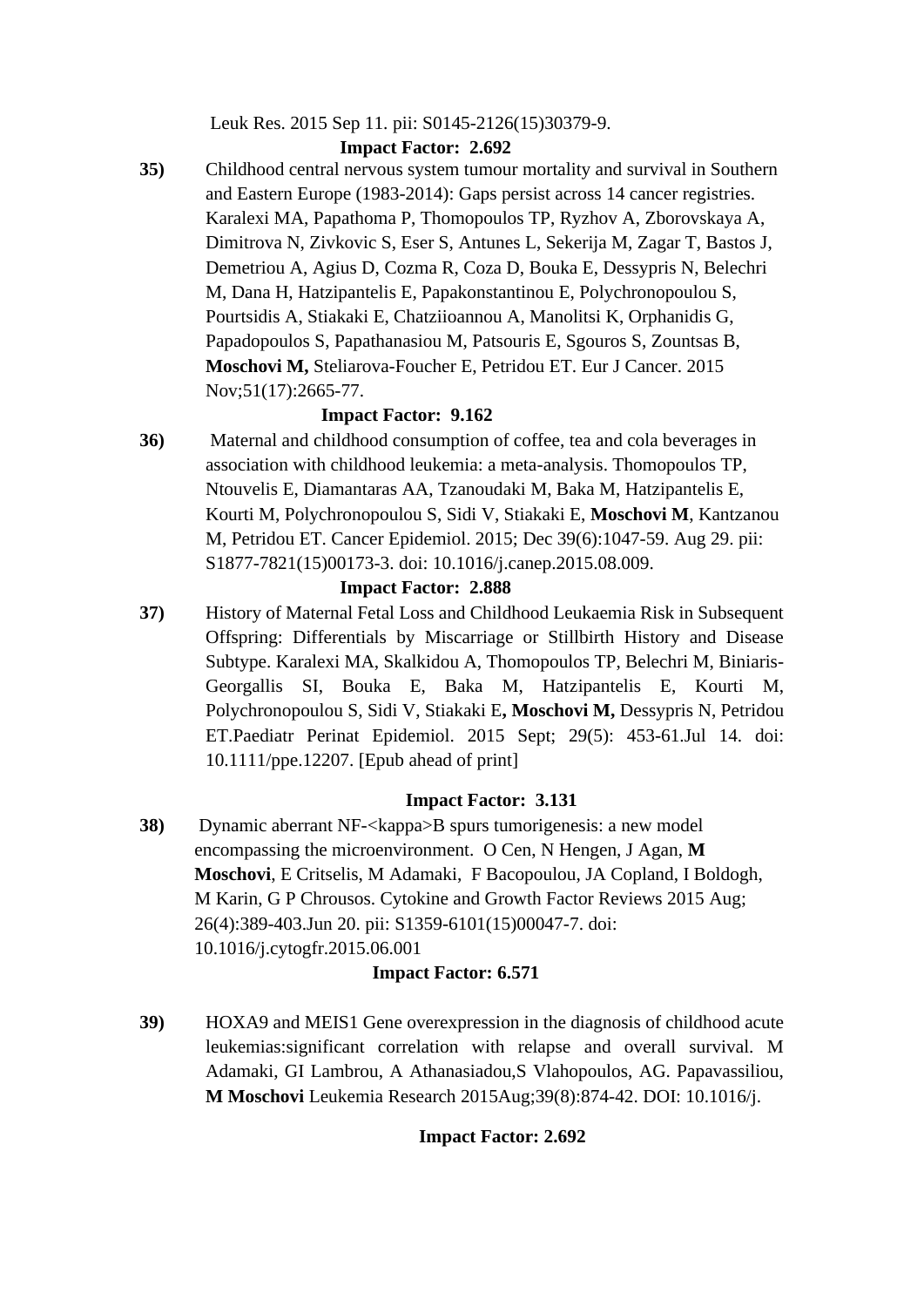**40)** Childhood central nervous system tumors: incidence and time trends in 13 Southern and Eastern European Cancer Registries. P Papathoma, Th. Thomopoulos, MA. Karalexi, A Ryzhov, A Zborovskaya, N Dimitrova, S Zivkovic, S Eserf, L Antunes, M Sekerija, T Zagari, J Bastos, A Demetriouk, R Cozmal, D Cozam, E Bouka, N Dessypris, M Kantzanoua, P Kanavidis, H Danan, E Hatzipanteliso**, M Moschovi,** S Polychronopoulou, A Pourtsidis, E Stiakakis, E Papakonstantinou, K Oikonomou, S Sgouros, A Vakis, B Zountsas, C Bourgiotiy, N Kelekis, P Prassopoulosa, Th Choreftakia, S Papadopoulos, K Stefanakia, K Strantzia, E Steliarova-Foucheraf, E Petridou. European Journal of Cancer. 2015,51(11):1444-55.

## **Impact Factor: 9.162**

**41)** Home pesticide exposures and risk of childhood leukemia: Findings from the Childhood Leukemia International Consortium Bailey H, C Infante-Rivard, C Metayer3, J Clavel4, T Lightfoot, P Kaatsch6, E Roman, C Magnani, L Spector, E Petridou,E Milne, J Dockerty, L Miligi, J Rudant, J Simpson, L Zhang, M Baka, R Rondelli1, L Orsi4, **M Moschovi**, A Kang, J Schüz. International Journal Cancer 2015 Dec 1;137(11):2644-63 Jun 9. doi: 10.1002/ijc.29631.

### **Impact Factor: 6.513**

**42)** Pre-labor cesarean delivery and early onset acute childhood leukemia risk. European TP Thomopoulos, A Skalkidou, N Dessypris, G Chrousos, MA Karalexi, TG Karavasilis, M Baka, E Hatzipantelis, M Kourti, S Polychronopoulou, V Sidi, E Stiakaki, **M Moschovi**, D Loutradis, ETh Petridou. Eur J Cancer Prev. 51(11):1444-55, 2015.

### **Impact Factor: 2.886**

**43)** Possible implication of IKAROS gene deletion and the BCR-ABL1 variants in the progression of chronic myeloid leukemia to lymphoid blast crisis in childhood: a single institution experience. **Moschovi M,** Adamaki M, Athanasiadou A, Divane A, Karytianou A, Tourkantoni N. Leuk Lymphoma. 2015;56(8):2460-2.

### **Impact Factor: 3.093**

**44)** Socio-economic disparities in survival from childhood leukemia in the U.S.A. and globally: a meta-analysis.Petridou E, Sergentanis T, Perlepe C, Papathoma P, Tsilimidos G, Kontogeorgi E, Kourti M, Baka, M, **Moschovi M,** Polychronopoulou S, Sidi V, Hatzipantelis, E, Stiakaki E, Iliadou A, Skalkidou A, Adami, HO. Annals of Oncology 26(3):589-97, 2015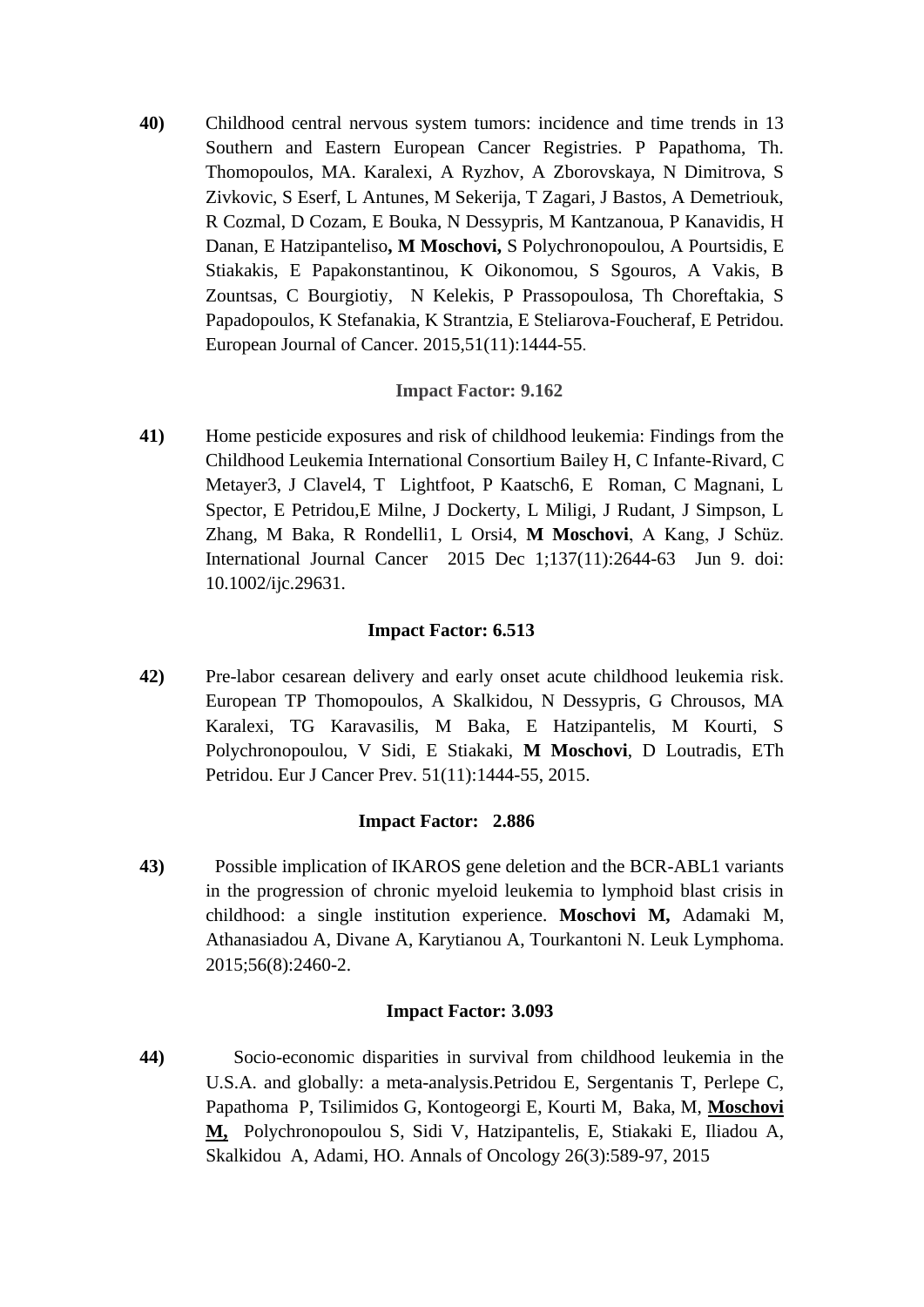### **Impact Factor: 13.926**

**45)** Cryptogenic organizing pneumonia in Sweet's syndrome: case report and review of the literature. Tzelepis E1, Kampolis CF, Vlachadami I, **Moschovi M,** Alamani M, Kaltsas G..Clin Respir J. 2016 Mar;10(2):250-4, 2014 Sep 5. doi: 10.1111/crj.12206. [Epub ahead of print]

## **Impact Factor: 2.197**

**46)** New use for old drugs? Prospective targets of chloroquines in cancer therapy.Vlahopoulos S, Critselis E, Voutsas IF, Perez SA, **Moschovi M**, Baxevanis CN, Chrousos GP. Curr Drug Targets. 2014;15(9):843-51

### **Impact Factor: 3.579**

**47)** Parental occupational paint exposure and risk of childhood leukemia in the offspring: findings from the Childhood Leukemia International Consortium. Bailey HD, Fritschi L, Metayer C, Infante-Rivard C, Magnani C, Petridou E, Roman E, Spector LG, Kaatsch P, Clavel J, Milne E, Dockerty JD, Glass DC, Lightfoot T, Miligi L, Rudant J, Baka M, Rondelli R, Amigou A, Simpson J, Kang AY, **Moschovi M,** Schüz J. Cancer Causes Control. 2014 Oct; 25(10):1351-67. [Epub ahead of print]

### **Impact Factor: 3.200**

**48)** Synchronous and metachronous thyroid cancer in relation to Langerhans Cell Histiocytosis; involvement of V600E BRAF-mutation? **Moschovi M,** Adamaki M, Vlachopoulos S, C Rodriguez-Galindo. Pediatr Blood Cancer. 62(1):173-4, 2015

### **Impact Factor: 3.167**

**49)** Maternal Supplementation with Folic Acid and Other Vitamins and Risk of Leukemia in the Offspring: a Childhood Leukemia International Consortium Study.C Metayer, E Milneb, JD. Dockertyc, J Claveld, MS Pombo-de-Oliveirae, C Wesselingf, LG Spectorg, J Schüzh, E Petridou, S Ezzatj, B K Armstrongk, J Rudantd, S Koifmanl, P Kaatschm, **M Moschovi**, W Rashedj, S Selvina, K McCauleya, AY Kanga, RJ. Hungn, PA. Bufflera, C Infante-Rivardo. Epidemiology 2014 Nov;25(6):811-22.

### **Impact Factor: 6.075**

**50)** Expression of heat shock proteins in medulloblastoma. Alexiou GA, Vartholomatos G, Stefanaki K, Patereli A, Dova L, Karamoutsios A, Lallas G,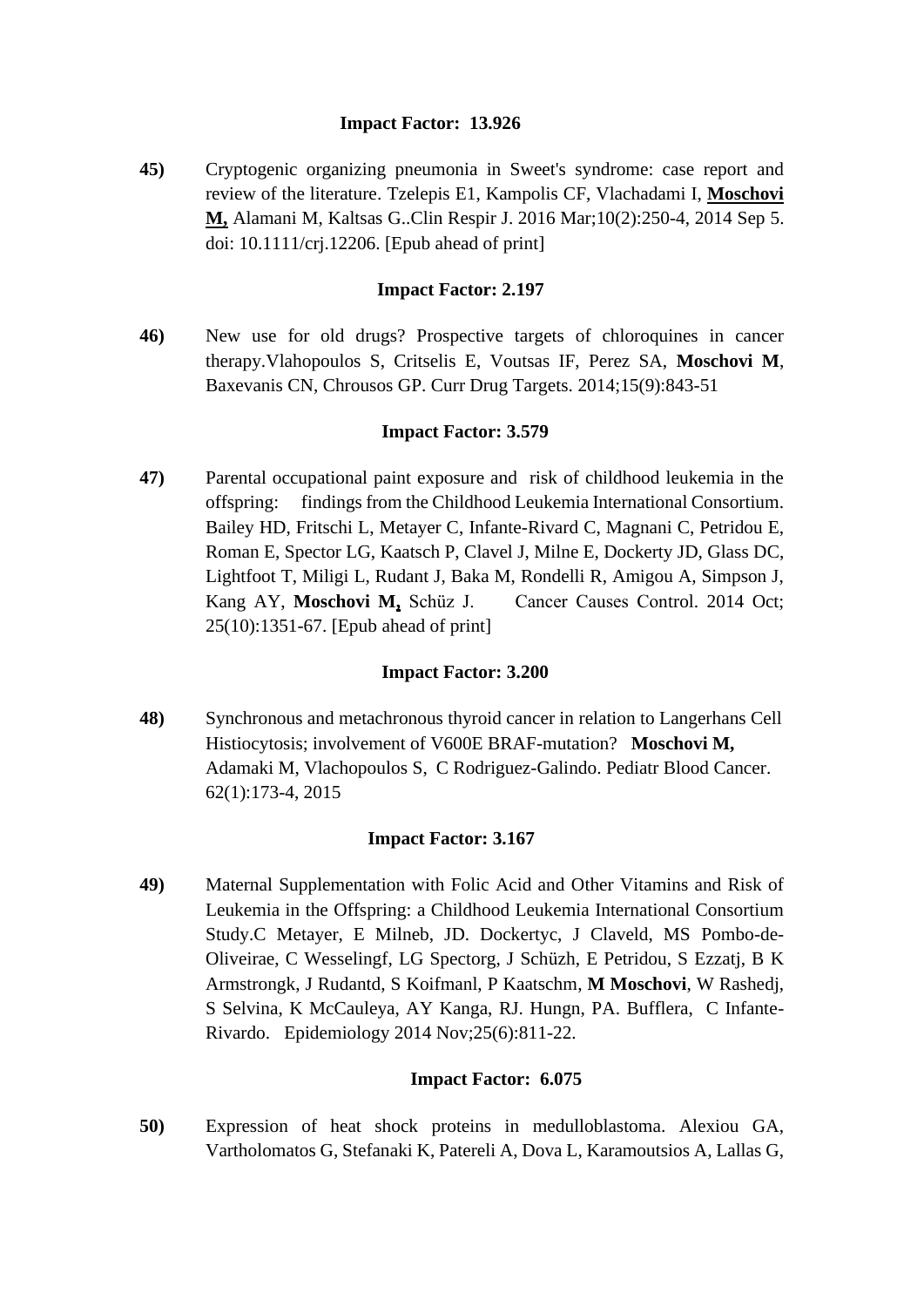Sfakianos G, **Moschovi M**, Prodromou N. J Neurosurg Pediatr 2013; 12(5):452-7

## **Impact Factor: 1,630**

**51)** Implication of IRF4 aberrant gene expression in the acute leukemias of childhood. Adamaki M, Lambrou G, Athanasiadou A, Tzanoudaki M, Vlachopoulos S, **Moschovi M** Plos One 2013 Aug 15;8(8):72326

### **Impact Factor: 3,730**

**52)** Iron Chelation With Deferasirox for the Treatment of Secondary Hemosiderosis in Pediatric Oncology Patients: A Single-center Experience.Ktena YP, Athanasiadou A, Lambrou G, Adamaki M, **Moschovi M** J Pediatr Hematol Oncol. 2013 35(6):447-50

## **Impact Factor: 1.076**

**53)** Supratentorial ependymomas in children: Analysis of nine cases.Alexiou GA, **Moschovi M**, Stefanaki K, Panagopoulos D, Tsotra M, Siozos G, Sfakianos G, Prodromou N. J Pediatr Neurosci. 2013 Jan;8(1):15-8.

### **Impact Factor: 1.630**

**54)** [Childhood leukemia and lymphoma: time trends and factors affecting survival](http://www.ncbi.nlm.nih.gov/pubmed/23529470)  [in five Southern and Eastern European Cancer Registries.](http://www.ncbi.nlm.nih.gov/pubmed/23529470) Petridou ET, Dimitrova N, Eser S, Kachanov D, Karakilinc H, Varfolomeeva S, Belechri M, Baka M, **Moschovi M**, Polychronopoulou S, Athanasiadou-Piperopoulou F, Fragandrea I, Stiakaki E, Pourtsidis A, Stefanadis C, Coebergh JW, Sergentanis TN. Cancer Causes Control. 2013; 24(6):1111-8

### **Impact Factor: 3.200**

**55)** Embryonal Tumor with Abundant Neuropil and True Rosettes. A Systematic Literature Review and Report of Two New Cases. G Alexiou, K Stefanaki, G Vartholomatos, G Sfakianos, N Prodromou, **M Moschovi.** J Child Neurol 2013;28(12):1709-15

#### **Impact Factor: 1.590**

**56)** [Socioeconomic status, area remoteness, and survival from childhood leukemia:](http://www.ncbi.nlm.nih.gov/pubmed/23238585)  [results from the Nationwide Registry for Childhood Hematological](http://www.ncbi.nlm.nih.gov/pubmed/23238585)  [Malignancies in Greece.](http://www.ncbi.nlm.nih.gov/pubmed/23238585) Sergentanis T, Dessypris N, Kanavidis P, Skalkidis I, Baka M, Polychronopoulou S, Athanassiadou F, Stiakaki E, Frangandrea I, **Moschovi M**, Petridou ET. Eur J Cancer Prev. 2013 Sept;22(5):473-9 .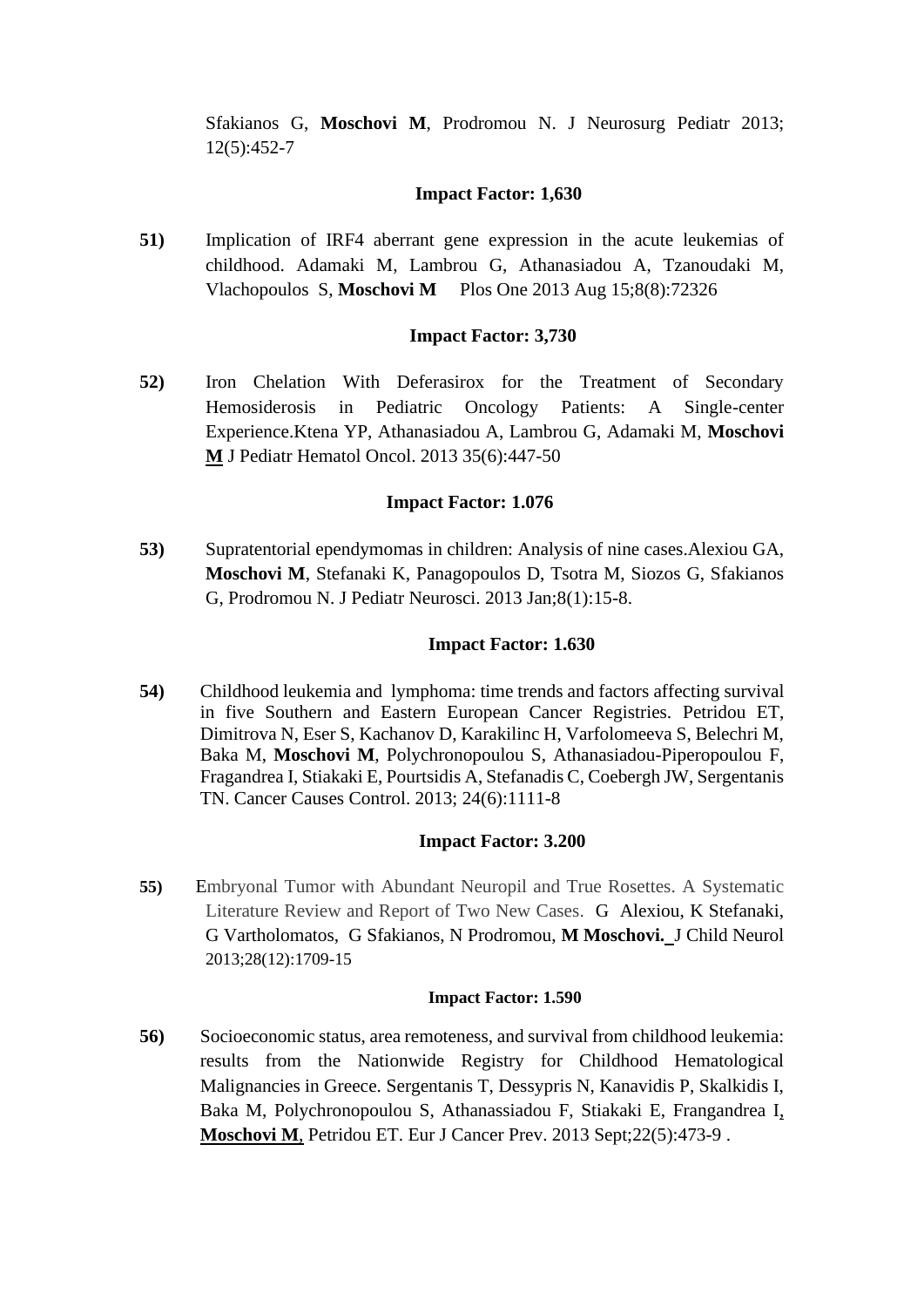## **Impact Factor: 2.886**

- **57)** [Allergy and risk of acute lymphoblastic leukemia among children: A](http://www.ncbi.nlm.nih.gov/pubmed/23182223)  [nationwide case control study in Greece.](http://www.ncbi.nlm.nih.gov/pubmed/23182223) Lariou MS, Dikalioti SK, Dessypris N, Baka M, Polychronopoulou S, Athanasiadou-Piperopoulou F, Kalmanti M, Fragandrea I, **Moschovi M**, Germenis AE, Petridou ET. Cancer Epidemiol. 2012 48(12):1860-1866. **Impact Factor: 2.888**
- **58)** [Nutrition in early life and risk of childhood leukemia: a case-control study in](http://www.ncbi.nlm.nih.gov/pubmed/23179662)  [Greece.](http://www.ncbi.nlm.nih.gov/pubmed/23179662) Diamantaras AA, Dessypris N, Sergentanis TN, Ntouvelis E, Athanasiadou-Piperopoulou F, Baka M, Fragandrea I, **Moschovi M**, Polychronopoulou S, Stiakaki E, Panagiotakos D, Petridou E. Cancer Causes Control. 2013;24:117-24.

### **Impact Factor: 3.200**

**59)** [Myxopapillary ependymoma of the sacrococcygeal region presenting as a](http://www.ncbi.nlm.nih.gov/pubmed/22832654)  [pilonidal sinus.](http://www.ncbi.nlm.nih.gov/pubmed/22832654) Alexiou GA, Sfakianos G, **Moschovi M**, Athanasiadou S, Stefanaki K, Prodromou N. Pediatr Neurosurg. 2012;48:64-5.

## **Impact Factor: 0.703**

- **60)** [P](http://www.ncbi.nlm.nih.gov/pubmed/22768965)[ediatric cavernomas.](http://www.ncbi.nlm.nih.gov/pubmed/22768965) Alexiou GA, **Moschovi M**, Prodromou N. J Neurosurg Pediatr. 2012;10:252. **Impact Factor: 1.530**
- **61)** [Immunohistochemical expression of cell-cycle regulators in pediatric](http://www.ncbi.nlm.nih.gov/pubmed/22763761)  [embryonal brain tumors.](http://www.ncbi.nlm.nih.gov/pubmed/22763761) **Moschovi M**, Alexiou GA, Patereli A, Siozos G, Sfakianos G, Prodromou N, Stefanaki K. J Neurooncol. 2012;109:529-34.

### **Impact Factor: 3.115**

**62)** [Medulloblastoma in a child with fragile X syndrome.](http://www.ncbi.nlm.nih.gov/pubmed/22605614) Alexiou GA, Siozos G, Stefanaki K, Vlachakis E, Sfakianos G, Prodromou N, **Moschovi M**. Neuropediatrics. 2012;43:155-8.

### **Impact Factor: 1.192**

**63)** [Intramedullary Spinal Cord Primitive Neuroectodermal Tumor Presenting](http://www.ncbi.nlm.nih.gov/pubmed/22532539)  [With Hydrocephalus.](http://www.ncbi.nlm.nih.gov/pubmed/22532539) Alexiou GA, Siozos G, Stefanaki K, **Moschovi M**, Prodromou N. J Child Neurol. 2013 Feb;28(2):246-50

### **Impact Factor: 1.385**

**64)** [Prognostic significance of angiogenesis in relation to Ki-67, p-53, p-27, and](http://www.ncbi.nlm.nih.gov/pubmed/22309998)  [bcl-2 expression in embryonal tumors.](http://www.ncbi.nlm.nih.gov/pubmed/22309998) **Moschovi M**, Koultouki E, Stefanaki K, Sfakianos G, Tourkantoni N, Prodromou N, Alexiou GA. Pediatr Neurosurg. 2011;47(4):241-7.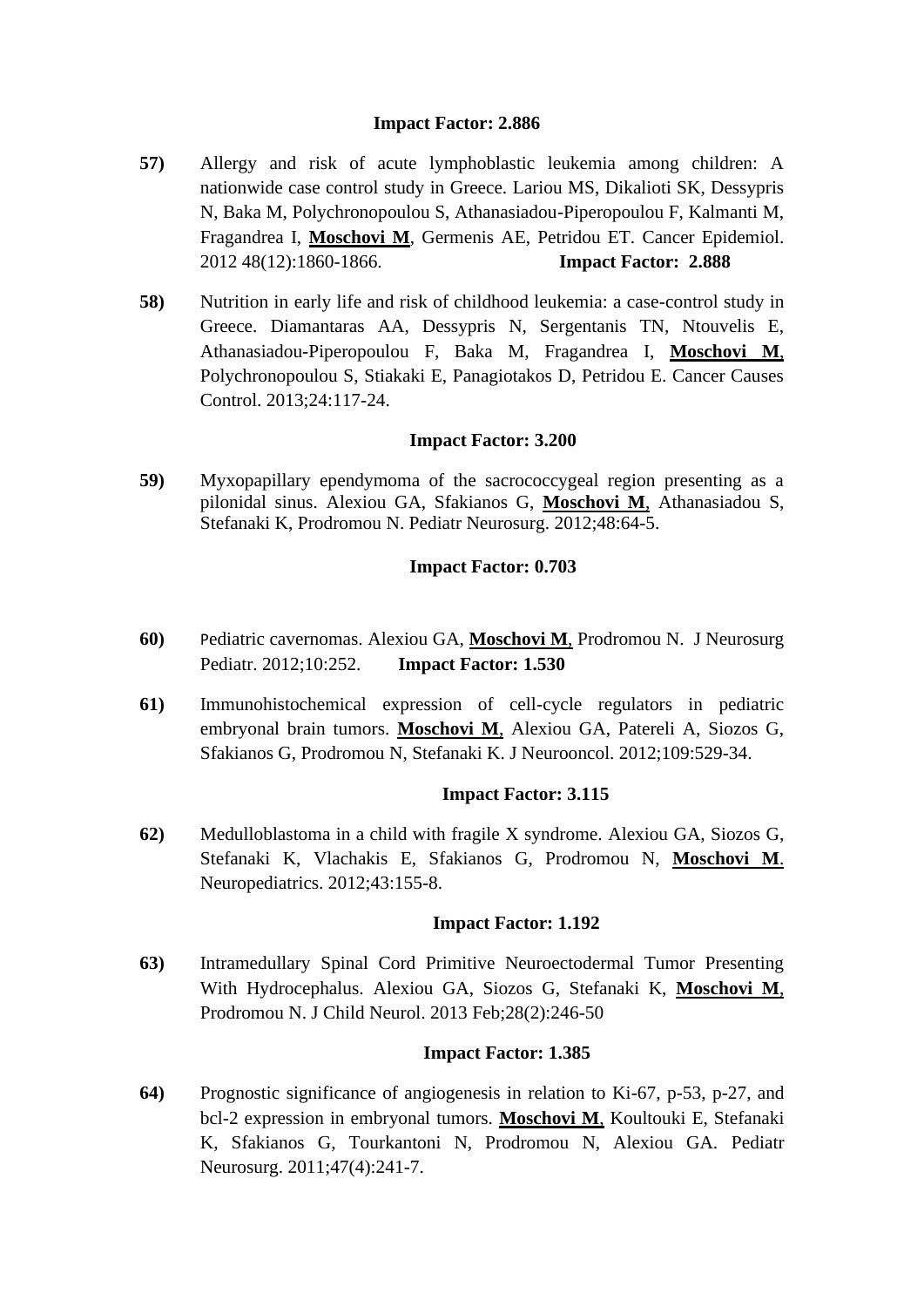## **Impact Factor: 0.703**

**65)** [A giant mesenteric lipoblastoma in an 18-month old infant: a case report and](http://www.ncbi.nlm.nih.gov/pubmed/22248900)  [review of the literature.](http://www.ncbi.nlm.nih.gov/pubmed/22248900) Gentimi F, Tzovaras AA, Antoniou D, **Moschovi M**, Papandreou E. Afr J Paediatr Surg. 2011;8:320-3.

## **Impact Factor: 1.733**

**66)** [Allergy-associated symptoms in relation to childhood non-Hodgkin's as](http://www.ncbi.nlm.nih.gov/pubmed/22230747)  [contrasted to Hodgkin's lymphomas: a case-control study in Greece and meta](http://www.ncbi.nlm.nih.gov/pubmed/22230747)[analysis.](http://www.ncbi.nlm.nih.gov/pubmed/22230747) Dikalioti SK, Chang ET, Dessypris N, Papadopoulou C, Skenderis N, Pourtsidis A, **Moschovi M**, Polychronopoulou S, Athanasiadou-Piperopoulou F, Sidi V, Kalmanti M, Petridou ET. Eur J Cancer. 2012;48:1860-6.

## **Impact Factor: 9.162**

**67)** [Treatment of pediatric patients with cerebral cavernous malformation.](http://www.ncbi.nlm.nih.gov/pubmed/22209396) Alexiou GA, Prodromou N, **Moschovi M**. J Clin Neurosci. 2012;19:339.

## **Impact Factor: 1.640**

**68)** [Maternal smoking during pregnancy and risk for childhood leukemia: a](http://www.ncbi.nlm.nih.gov/pubmed/21990018)  [nationwide case-control study in Greece and meta-analysis.](http://www.ncbi.nlm.nih.gov/pubmed/21990018) Klimentopoulou A, Antonopoulos CN, Papadopoulou C, Kanavidis P, Tourvas AD, Polychronopoulou S, Baka M, Athanasiadou-Piperopoulou F, Kalmanti M, Sidi V, **Moschovi M**, Petridou ET. Pediatr Blood Cancer. 2012;58:344-51.

### **Impact Factor: 3.167**

**69)** [Meningioangiomatosis in a 5-year-old boy presenting with intractable seizures.](http://www.ncbi.nlm.nih.gov/pubmed/21893957) Alexiou GA, **Moschovi M**, Stefanaki K, Siozos G, Hatzigiorgi C, Prodromou N. Pediatr Neurosurg. 2011;47:143-6.

### **Impact Factor: 0.703**

**70)** [In vitro fertilization and risk of childhood leukemia in Greece and Sweden.](http://www.ncbi.nlm.nih.gov/pubmed/21618418) Petridou ET, Sergentanis TN, Panagopoulou P, **Moschovi M**, Polychronopoulou S, Baka M, Pourtsidis A, Athanassiadou F, Kalmanti M, Sidi V, Dessypris N, Frangakis C, Matsoukis IL, Stefanadis C, Skalkidou A, Stephansson O, Adami HO, Kieler H. Pediatr Blood Cancer. 2012 Jun;58(6):930-6.

# **Impact Factor: 3.167**

**71)** Epidemiology of Pediatric brain tumor in Greece( 1991-2008). Experience from "Aghia Sofia" Children's Hospital. Alexiou G, **Moschovi M,** Stefanaki K, Sfakianos G, Prodromou N. Centr Europ Neurosurgery 2011; 72(1)1-4.

### **Impact Factor: 0.840**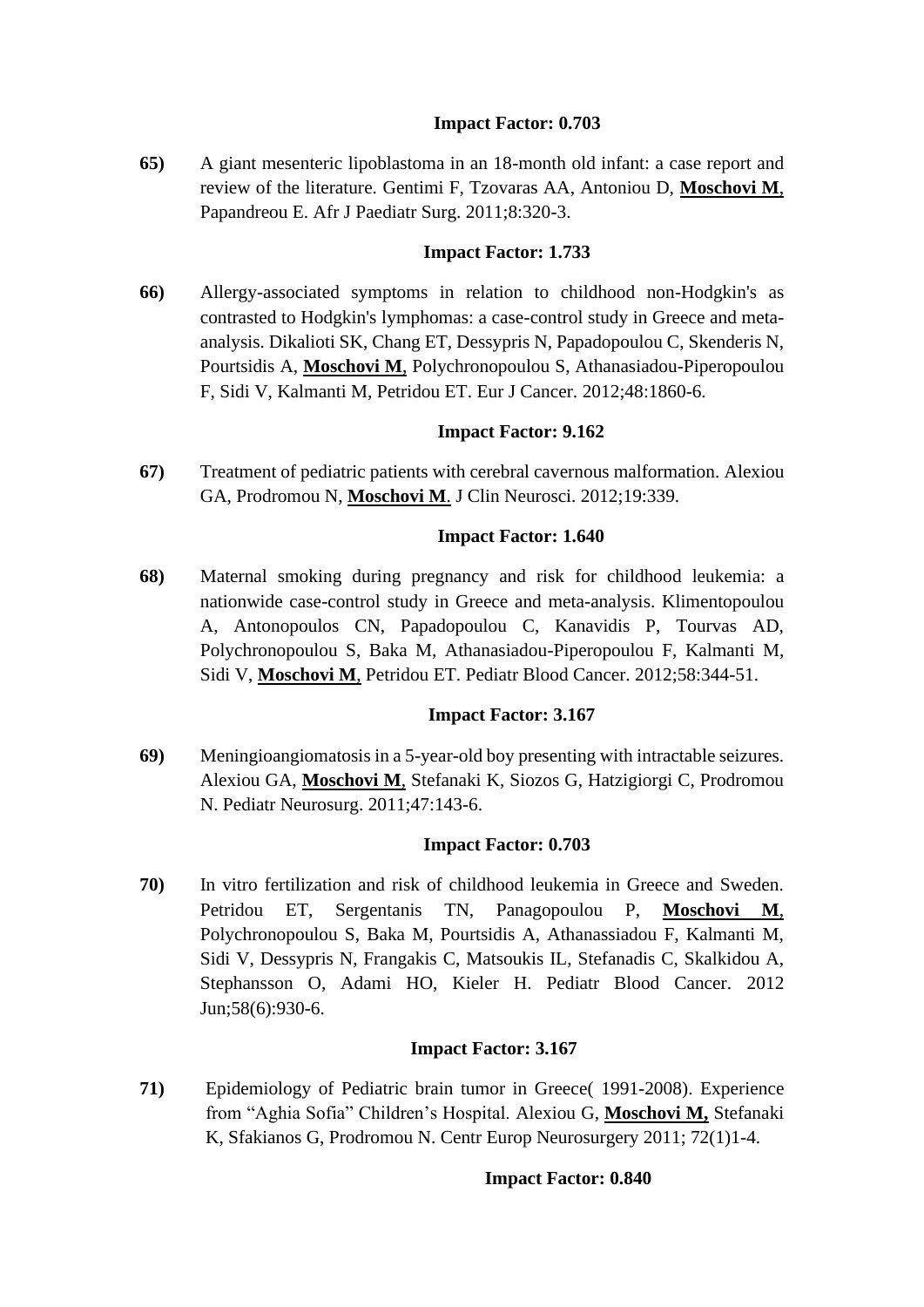- **72)** Supratentorial Extraventricular Anaplastic Ependymoma in a 10-year-old Girl Alexiou GA, Panagopoulos D, **Moschovi M,** Stefanaki K, Sfakianos G, Prodromou N Pediatr Neurosurg 2011 46(6): 480-481. **Impact Factor 0.703**
- **73)** A 2 year-old Boy With a Posterior Fossa Tumor. Alexiou GA, Stefanaki K, **Moschovi M et al.** Brain Pathology 2011 Jul;21(4):469-72.  **Impact Factor 6.513**
- **74)** Cranial Ewing's sarcoma in children. **Moschovi M**, Alexiou GA, Tourkantoni N. Balafouta ME, Antypas C, Prodromou. Neurol Sciences 2011;32(4):691-4.

## **Impact Factor 1.320**

**75)** [Maternal smoking during pregnancy and childhood lymphoma: A meta](http://www.ncbi.nlm.nih.gov/pubmed/21225624)[analysis.](http://www.ncbi.nlm.nih.gov/pubmed/21225624) Antonopoulos C, Sergentanis T, Papadopoulou C, Andrie E, Dessypris N, Panagopoulou P, Polychronopoulou S, Pourtsidis A, Athanasiadou-Piperopoulou F, Kalmanti M, Sidi V, **Moschovi M,** Petridou E. Int J Cancer. 2011

## **Impact Factor 6,513**

**76)** [Treatment options for central nervous system cavernous malformations in](http://www.ncbi.nlm.nih.gov/pubmed/21168351)  [children.](http://www.ncbi.nlm.nih.gov/pubmed/21168351) Alexiou GA, **Moschovi M,** Prodromou N. Eur J Paediatr Neurol. 2011;15(3):281

### **Impact Factor 1,982**

- **77)** Efficacy of carboplatin plus vincristine in an optic pathway glioma. **Moschovi M**, Alexiou GA, Papakonstantopoulou I, Gavra M, Sfakianos G, Prodromou N, Klin Padiatr 222(6):395-396, 2010 **Impact Factor 1.904**
- **78)** Prognostic significance of cyclin [A and B1 in pediatric embryonal tumors.](http://www.ncbi.nlm.nih.gov/pubmed/21069428) **Moschovi M,** Alexiou GA, Patereli A, Stefanaki K, Doussis-Anagnostopoulou I, Stofas A, Sfakianos G, Prodromou N. J Neurooncol. 2011, 103(3): 699-704.

# **Impact Factor 3.115**

**79)** Alpha-Fetoprotein secretion in a craniopharyngioma. Are craniopharyngiomas part of the Germ Cell Tumor Family? **M Moschovi,** G A. Alexiou, A Dastamani, K Stefanaki, N Prodromou, Η Hatzigiorgi, K Karamolegou, F Tzortzatou-Stathopoulou Acta Neurol. Belg. 2010; 110(3): 272-275.

# **Impact Factor 2.072**

**80)** Immunohistochemical Expression of Cell Cycle: Apoptosis Regulators and Epidermal Growth Factor Receptor in Pediatric Intracranial Ependymomas G Alexiou, K Stefanaki, **M Moschovi,** A Patereli, N Prodromou, O Karentzou J Child Neurol 26(2)195-198, 2011

### **Impact Factor 1.434**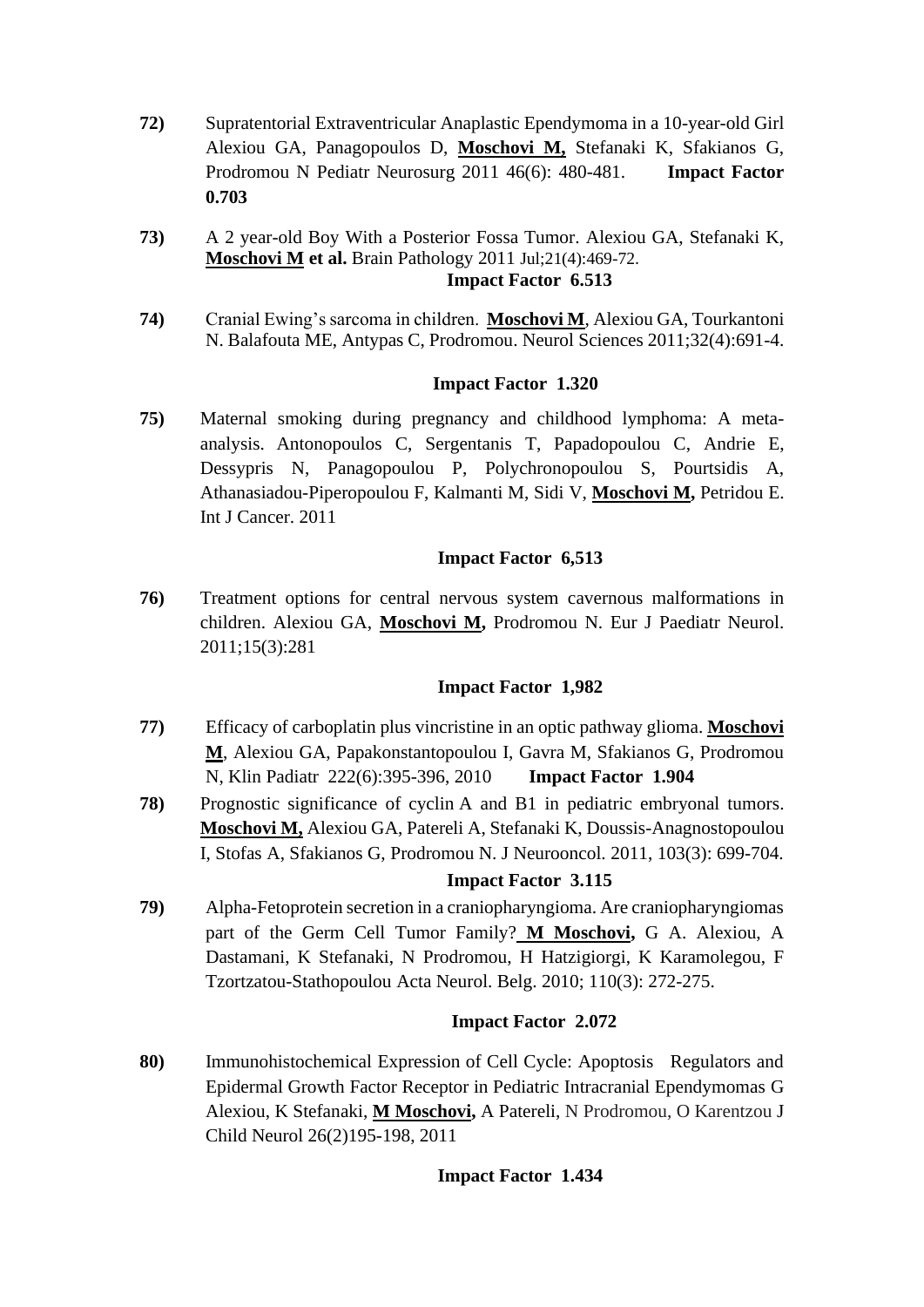**81)** Expression of Epidermal Growth Factor Receptor and HER-2 in Pediatric Embryonal Brain Tumors A Patereli, G Alexiou, K Stefanaki, **M Moschovi**, I Doussis-Anagnostopoulou, N Prodromou, O Karentzou. Pediatr Neurosurg 46(3):188-192, 2010

### **Impact Factor 0.703**

**82)** Malignant Progression of a Pleomorphic Xanthoastrocytoma in a Child. Alexiou GA, **Moschovi M**, Stefanaki K, Prodromou C, Sfakianos G, Prodromou N**.** Neuropediatrics. 41(2):69-71, 2010.

## **Impact Factor 1.605**

**83)** Intracranial Cavernous Hemangiomas of Infancy. Alexiou GA, Prodromou N, **Moschovi M**. J Pediatr 157(1):175-176, 2010.

### **Impact Factor 4.358**

**84)** Propranolol treatment for a giant infantile brain cavernoma. **Moschovi M,** Alexiou GA, Stefanaki K, Tourkantoni N, Prodromou N. J Child Neurol. 25(5):653-655, 2010

## **Impact Factor 1.434**

**85)** Efficacy and safety of linezolid in immunocompromised children with cancer. **Moschovi M**, Trimis G, Tsotra M, Chatzi F, Karamolegou K, Santou A, Tourkantoni N, Chrousos G Pediatr Int 52(5):694-698, 2010.

### **Impact Factor .875**

**86)** Sequential Monitoring of Minimal Residual Disease in Acute Lymphoblastic Leukemia: 7-Year Experience In A Pediatric Hematology-Oncology Unit Katsibardi K, **Moschovi M A,** Braoudaki M, Papadhimitriou S I, Papathanasiou Ch, Tzortzatou-Stathopoulou F. Leukemia and Lymphoma 51(5):846-852, 2010

### **Impact Factor 3,093**

**87)** Anaplastic oligodendrogliomas after treatmen for acute lymphoblastic leukemia in childrenAlexiou Ga, **Moschovi M**, Georgoulis G, Neroutsou R, Stefanaki K, Sfakianos G, Prodromou N. J Neurosurg Pediatrics 5(2):179- 183, 2010

### **Impact Factor 1,628**

**88)** [Adipocytokines in relation to Hodgkin lymphoma in children.](http://www.ncbi.nlm.nih.gov/pubmed/19856392?itool=EntrezSystem2.PEntrez.Pubmed.Pubmed_ResultsPanel.Pubmed_RVDocSum&ordinalpos=1) Petridou ET, Dessypris N, Panagopoulou P, Sergentanis TN, Mentis AF, Pourtsidis A, Polychronopoulou S, Kalmanti M, Athanasiadou-Piperopoulou F, **Moschovi M.** Pediatr Blood Cancer. Feb;54(2):311-5, 2010.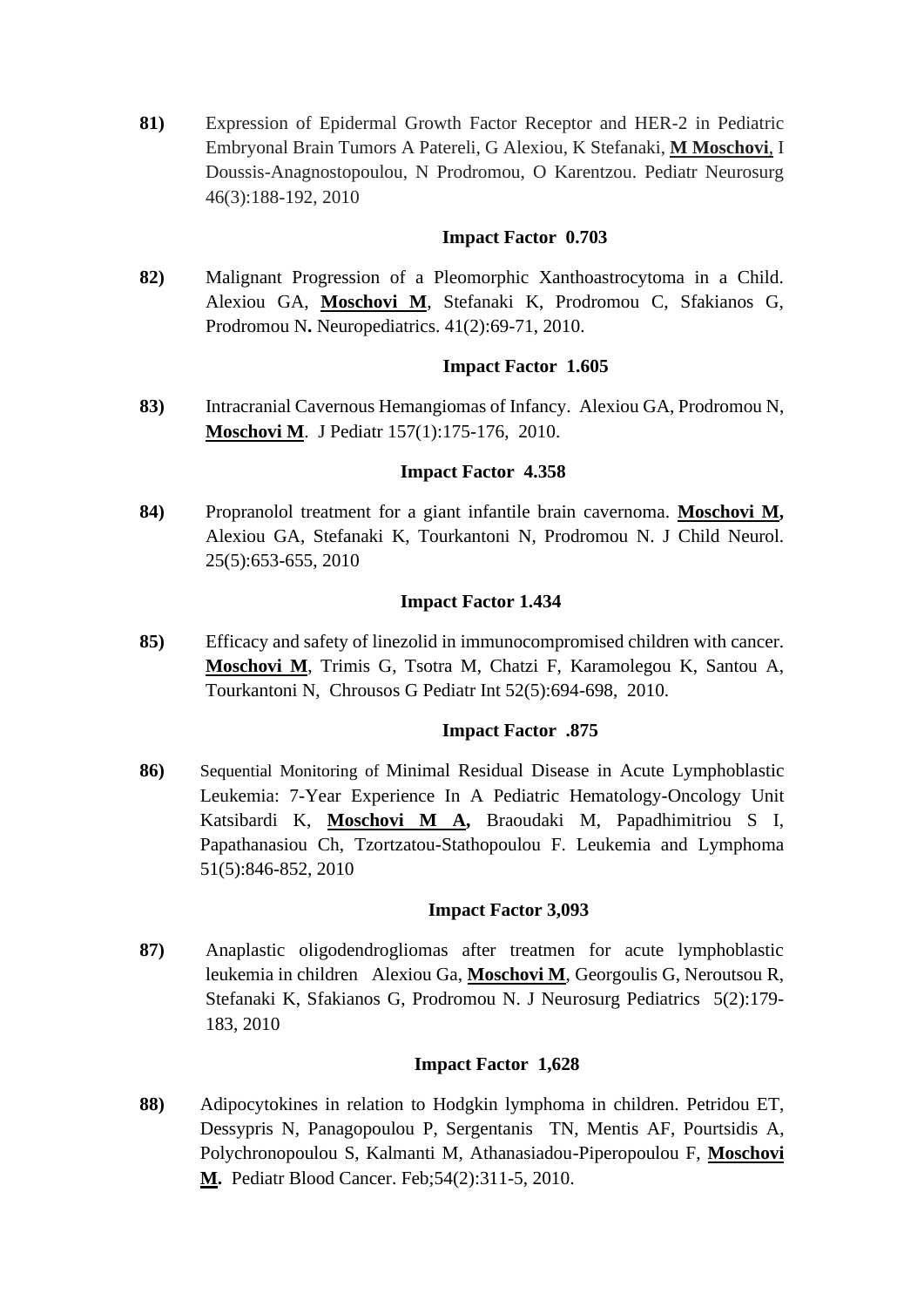# **Impact Factor 3.167**

**89)** Serial plasma concentrations of adiponectin, leptin and resistin during therapy in children with acute lymphoblastic leukaemia; adipocytokines play a role in the development of leukaemia? **M Moschovi,** G Trimis, M Vounatsou, K Katsibardi, A Margeli, A Damianos, G Chrousos, F Tzortzatou-Stathopoulou, I Papassotiriou J Ped Hematol/Oncol 32(1):e8-13, 2010.

# **Impact Factor 1.076**

**90)** Genetic variants in immunoregulatory genes and risk for childhood lymphomas E Andrie, A Michos, V Kalampoki, A Pourtsidis, **M Moschovi**, S Polycrhonopoulou, F Athanasiadou-Piperopoulou, M Kalmanti, A Hatzakis, D Paraskevis, A Nieters, ET Petridou Eur J Haematol. 83(4):334- 42, 2009

# **Impact Factor 2.595**

**91)** Serum adiponectin as a predictor of childhood non-Hodgkin lymphoma: a nationwide case-control study ET. Petridou, T Sergentanis, N Dessypris, IT Vlachantoni, S Tseleni-Balafouta, A Pourtsidis, **M Moschovi**, S Polychronopoulou, F Athanasiadou-Piperopoulou M Kalmanti, C Mantzoros J Clin Oncol Oct 20;27(30):5049-55, 2009.

## **Impact Factor 26.303**

**92)** Delayed exposure to infections and childhood lymphomas: a case control study A Michos, N Dessypris, A Pourtsidis, **M Moschovi**, S Polychronopoulou, F Athanasiadou-Piperopoulou, M Kalmanti, V P Syriopoulou, M D Mavrouli, E Petridou. Cancer Causes and Control Jan 25, 2009

### **Impact Factor 3,200**

**93)** Childhood leukaemias and lymphomas in Greece (1996-2006): a nationwide registration study. [Petridou Et,](http://www.ncbi.nlm.nih.gov/sites/entrez?Db=pubmed&Cmd=Search&Term=%22Petridou%20ET%22%5BAuthor%5D&itool=EntrezSystem2.PEntrez.Pubmed.Pubmed_ResultsPanel.Pubmed_DiscoveryPanel.Pubmed_RVAbstractPlus) [Pourtsidis A,](http://www.ncbi.nlm.nih.gov/sites/entrez?Db=pubmed&Cmd=Search&Term=%22Pourtsidis%20A%22%5BAuthor%5D&itool=EntrezSystem2.PEntrez.Pubmed.Pubmed_ResultsPanel.Pubmed_DiscoveryPanel.Pubmed_RVAbstractPlus) [Dessypris N,](http://www.ncbi.nlm.nih.gov/sites/entrez?Db=pubmed&Cmd=Search&Term=%22Dessypris%20N%22%5BAuthor%5D&itool=EntrezSystem2.PEntrez.Pubmed.Pubmed_ResultsPanel.Pubmed_DiscoveryPanel.Pubmed_RVAbstractPlus) [Katsiardanis K,](http://www.ncbi.nlm.nih.gov/sites/entrez?Db=pubmed&Cmd=Search&Term=%22Katsiardanis%20K%22%5BAuthor%5D&itool=EntrezSystem2.PEntrez.Pubmed.Pubmed_ResultsPanel.Pubmed_DiscoveryPanel.Pubmed_RVAbstractPlus) [Baka M,](http://www.ncbi.nlm.nih.gov/sites/entrez?Db=pubmed&Cmd=Search&Term=%22Baka%20M%22%5BAuthor%5D&itool=EntrezSystem2.PEntrez.Pubmed.Pubmed_ResultsPanel.Pubmed_DiscoveryPanel.Pubmed_RVAbstractPlus) **[Moschovi M](http://www.ncbi.nlm.nih.gov/sites/entrez?Db=pubmed&Cmd=Search&Term=%22Moschovi%20M%22%5BAuthor%5D&itool=EntrezSystem2.PEntrez.Pubmed.Pubmed_ResultsPanel.Pubmed_DiscoveryPanel.Pubmed_RVAbstractPlus)**, [Polychronopoulou S,](http://www.ncbi.nlm.nih.gov/sites/entrez?Db=pubmed&Cmd=Search&Term=%22Polychronopoulou%20S%22%5BAuthor%5D&itool=EntrezSystem2.PEntrez.Pubmed.Pubmed_ResultsPanel.Pubmed_DiscoveryPanel.Pubmed_RVAbstractPlus) [Koliouskas D,](http://www.ncbi.nlm.nih.gov/sites/entrez?Db=pubmed&Cmd=Search&Term=%22Koliouskas%20D%22%5BAuthor%5D&itool=EntrezSystem2.PEntrez.Pubmed.Pubmed_ResultsPanel.Pubmed_DiscoveryPanel.Pubmed_RVAbstractPlus) [Sidi V,](http://www.ncbi.nlm.nih.gov/sites/entrez?Db=pubmed&Cmd=Search&Term=%22Sidi%20V%22%5BAuthor%5D&itool=EntrezSystem2.PEntrez.Pubmed.Pubmed_ResultsPanel.Pubmed_DiscoveryPanel.Pubmed_RVAbstractPlus) [Athanasiadou-Piperopoulou F,](http://www.ncbi.nlm.nih.gov/sites/entrez?Db=pubmed&Cmd=Search&Term=%22Athanasiadou-Piperopoulou%20F%22%5BAuthor%5D&itool=EntrezSystem2.PEntrez.Pubmed.Pubmed_ResultsPanel.Pubmed_DiscoveryPanel.Pubmed_RVAbstractPlus) [Kalmanti M,](http://www.ncbi.nlm.nih.gov/sites/entrez?Db=pubmed&Cmd=Search&Term=%22Kalmanti%20M%22%5BAuthor%5D&itool=EntrezSystem2.PEntrez.Pubmed.Pubmed_ResultsPanel.Pubmed_DiscoveryPanel.Pubmed_RVAbstractPlus) [Belechri M,](http://www.ncbi.nlm.nih.gov/sites/entrez?Db=pubmed&Cmd=Search&Term=%22Belechri%20M%22%5BAuthor%5D&itool=EntrezSystem2.PEntrez.Pubmed.Pubmed_ResultsPanel.Pubmed_DiscoveryPanel.Pubmed_RVAbstractPlus) [La Vecchia C,](http://www.ncbi.nlm.nih.gov/sites/entrez?Db=pubmed&Cmd=Search&Term=%22La%20Vecchia%20C%22%5BAuthor%5D&itool=EntrezSystem2.PEntrez.Pubmed.Pubmed_ResultsPanel.Pubmed_DiscoveryPanel.Pubmed_RVAbstractPlus) [Curado Mp,](http://www.ncbi.nlm.nih.gov/sites/entrez?Db=pubmed&Cmd=Search&Term=%22Curado%20MP%22%5BAuthor%5D&itool=EntrezSystem2.PEntrez.Pubmed.Pubmed_ResultsPanel.Pubmed_DiscoveryPanel.Pubmed_RVAbstractPlus) [Skalkidis I.](http://www.ncbi.nlm.nih.gov/sites/entrez?Db=pubmed&Cmd=Search&Term=%22Skalkidis%20I%22%5BAuthor%5D&itool=EntrezSystem2.PEntrez.Pubmed.Pubmed_ResultsPanel.Pubmed_DiscoveryPanel.Pubmed_RVAbstractPlus) [Arch Dis Child.](javascript:AL_get(this,%20) 93(12):1027-32, 2008.

# **Impact Factor 3,258**

**94)** Cancer in childhood: Children's and parent's aspects for quality of life. Mantziou V, Perdikaris P, Feloni D, **Moshovi M**, Tsoumakas K, Merkouris A. Eur J Oncol Nurs 12 :209-216, 2008

# **Impact Factor: 1.168**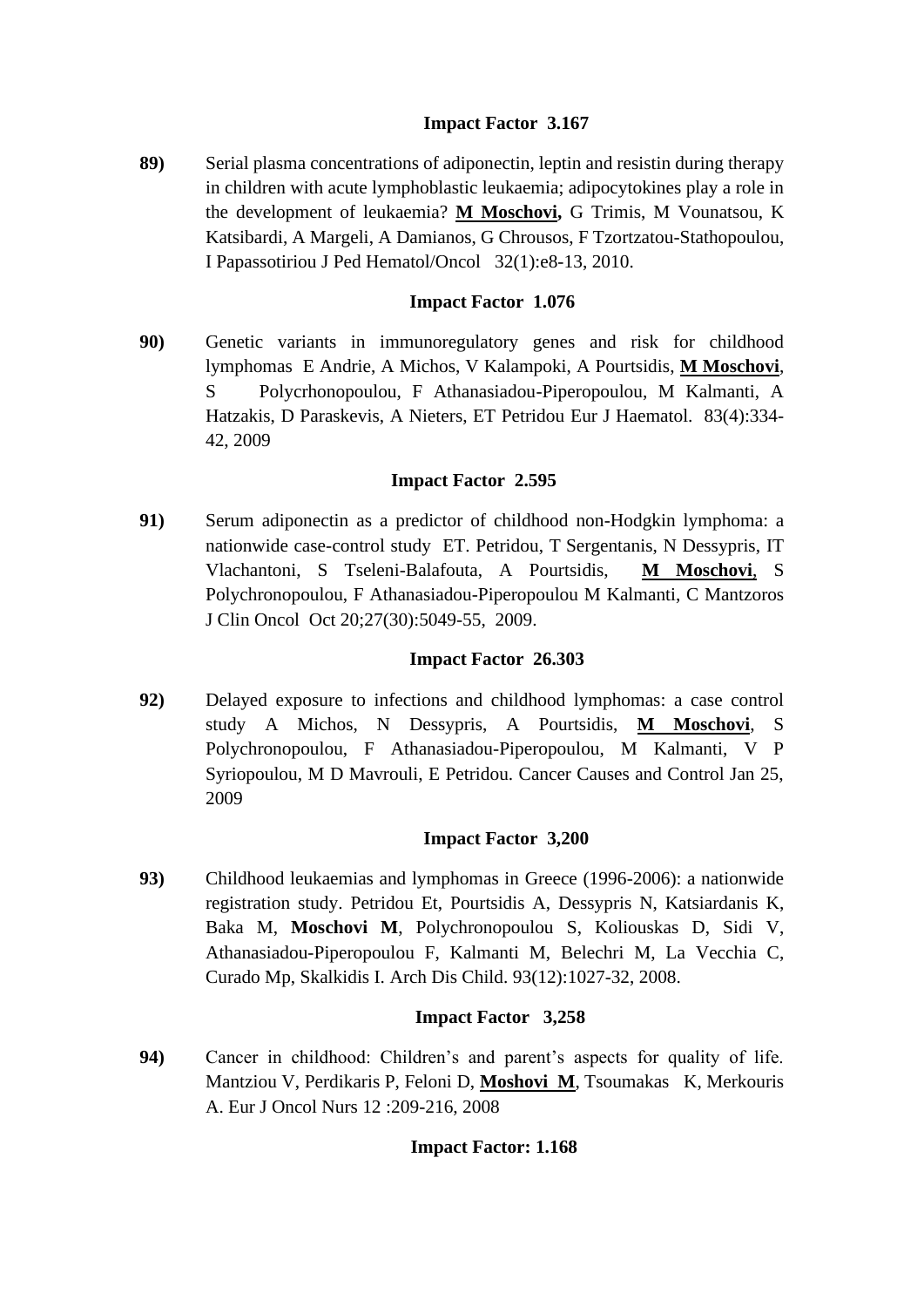**95)** Serial plasma concentrations of PYY and ghrelin during chemotherapy in children with acute lymphoblastic leukemia **M Moschovi**, G Trimis, M Vounatsou, K Katsibardi, A Margeli, F Dimitriadi, I Papassotiriou, G Chrousos, F Tzortzatou-Stathopoulou J Pediatr Hematol Oncol 30(10):733-737, 2008.

### **Impact Factor 1.812**

**96)** Nonendemic Burkitt Lymphoma presenting with an atypical clinical picture. E Papandreou, F Gentimi, N Baltogiannis, A Tzovaras, G Geroulanos-Christopoulos, K Karamolegou, K Stephanaki, **M Moschovi** J Pediatr Hematol Oncol 29(9):661-663, 2007.

## **Impact Factor 1.168**

**97)** Sun exposure, birth weight, and childhood lymphomas: a case control study in Greece E Petridou, S Dikalioti,A Skalkidou, E Andrie, N Dessypris, D Trichopoulos and The Childhood Hematology-Oncology Group:Polychronopoulou S, **Moschovi M**, Athanassiadou- Piperopoulou F, Pourtsidis A, Kalmanti M. Cancer Causes Control 18:1031–1037, 2007

## **Impact Factor 3200**

**98)** Rhabdomyosarcoma in a patient with Noonan syndrome phenotype and review of the literature **M. Moschovi**, V.Touliatou, Α.Papadopoulou, A.Mayakou, P. Nikolaidou-Karpathiou, S.Kitsiou-Tzeli. Journal of Pediatric Hematology/Oncology 29(5):341-344, 2007.

### **Impact Factor 1.076**

**99)** Early indicators of dysmetabolic syndrome in young survivors of acute lymphoblastic leukemia in childhood as a target for preventing disease. G. Trimis, **M. Moschovi,** J. Papassotiriou, G. Chrousos, F. Tzortzatou-Stathopou Journal of Pediatric Hematology/Oncology 29(5):309-314, 2007.

### **Impact Factor 1.076**

**100)** Enterovirus associated hemopagocytic syndrome in children with malignancy: report of 3 cases and review of literature. Katsibardi K, **Moschovi M A,** Theodoridou M, Spanakis N, Kalabalikis P, Tsakris A, Tzortzatou-Stathopoulou European Journal of Pediatrics 167(1):97-102; 2008

### **Impact Factor 1.910**

**101)** Diffuse intraabdominal desmoplastic small round cell tumor: a ten- year experience [Livaditi E,](http://www.ncbi.nlm.nih.gov/entrez/query.fcgi?db=pubmed&cmd=Search&itool=pubmed_AbstractPlus&term=%22Livaditi+E%22%5BAuthor%5D) [Mavridis G,](http://www.ncbi.nlm.nih.gov/entrez/query.fcgi?db=pubmed&cmd=Search&itool=pubmed_AbstractPlus&term=%22Mavridis+G%22%5BAuthor%5D) [Soutis M,](http://www.ncbi.nlm.nih.gov/entrez/query.fcgi?db=pubmed&cmd=Search&itool=pubmed_AbstractPlus&term=%22Soutis+M%22%5BAuthor%5D) [Papandreou E,](http://www.ncbi.nlm.nih.gov/entrez/query.fcgi?db=pubmed&cmd=Search&itool=pubmed_AbstractPlus&term=%22Papandreou+E%22%5BAuthor%5D) **Moschovi M** [Papadakis V,](http://www.ncbi.nlm.nih.gov/entrez/query.fcgi?db=pubmed&cmd=Search&itool=pubmed_AbstractPlus&term=%22Papadakis+V%22%5BAuthor%5D) [Stefanaki K,](http://www.ncbi.nlm.nih.gov/entrez/query.fcgi?db=pubmed&cmd=Search&itool=pubmed_AbstractPlus&term=%22Stefanaki+K%22%5BAuthor%5D) [Christopoulos-Geroulanos G](http://www.ncbi.nlm.nih.gov/entrez/query.fcgi?db=pubmed&cmd=Search&itool=pubmed_AbstractPlus&term=%22Christopoulos%2DGeroulanos+G%22%5BAuthor%5D) European Journal of Pediatric Surgery 16(6):423-427, 2006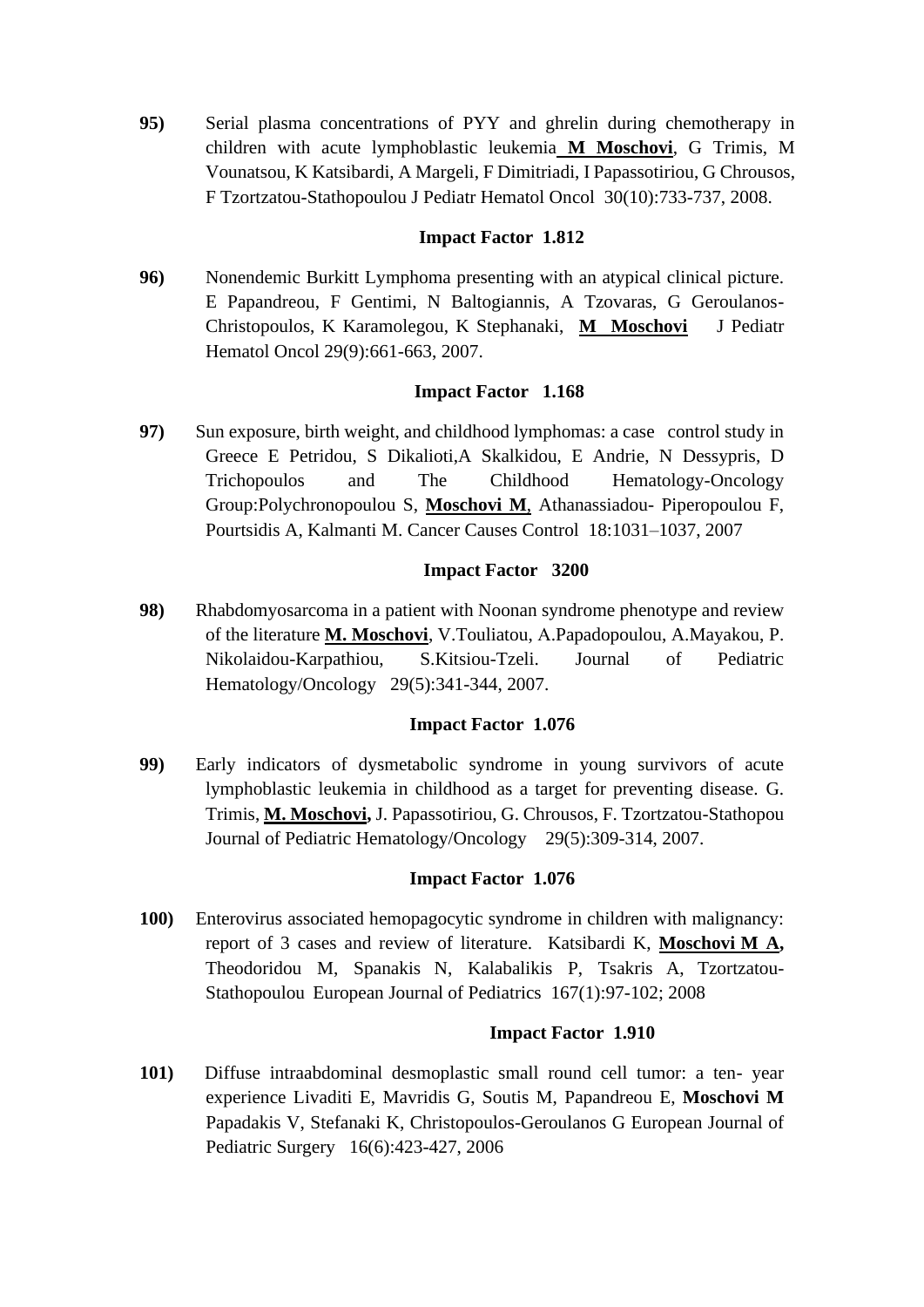## **Impact Factor 1.383**

**102)** Mutations and polymorphisms in genes affecting haemostasis components in children with thromboembolic events Komitopoulou A, Platokouki H, Kapsimali Z, **Moschovi M**, Kattamis A, Pergantou H, Aronis S Pathophysiology of Haemostasis and Thrombosis 35(5):392-397, 2006.

### **Impact Factor 2.248**

**103)** Survival among children with medulloblastoma treated in Greece: gains from transition to chemotherapy and socioeconomic differentials. **Moschovi M**, T. Stavrou, N. Dessypris, I. Skalkidis, D. Karalis, G.H. Reaman, A.M. Goldstein, N. Prodromou, F. Tzortzatou- Stathopoulou, E. Th. Petridou. European Journal of Cancer Prevention 16(5):460-465, 2007

## **Impact Factor 2.886**

**104)** Enteroviral infections in children with malignant disease: A 5-year study of a single institution **M A. Moschovi**, K Katsibardi, A Michos, M Theodoridou, A Tsakris, N Spanakis, F Tzortzatou Stathopoulou. Journal of Infections 54(4):387-392, 2007

## **Impact Factor 4.603**

**105)** Desmoplastic small round cell tumor of the pleura: report of a new case Karavitakis E, **Moschovi M,** Stefanaki K, Karamolegou K, Dimitriadis E, Pandis N, Karakousis Cp, Tzortzatou-Stathopoulou F.Pediatric Blood and Cancer 49(3):335-338, 2007

### **Impact Factor 3.167**

**106)** Incidence and characteristics of childhood Hodgkin's lymphoma in Greece: a nationwide study (Greece) Petridou E, Andrie E, Dessypris N, Dikalioti S, Trichopoulos D, And The Childhood Hematology- Oncology Group\*\*The Childhood Hematology-Oncology Group M **Moschovi,** F Athanassiadou-Piperopoulou, S Polychronopoulou, M Baka, M Kalmanti. Cancer Causes Control. 17(2):209-15, 2006

### **Impact Factor 3.200**

**107)** Detection of Mycobacterium tuberculosis DNA in Respiratory and Nonrespiratory specimens by the Amplicor MTB PCR Michos Ag, Daikos Gl, Tzanetou K, Theodoridou M, Nicolaidou P, Syriopoulos T, **Moschovi M,** Kanavaki S, Syriopoulou V Diagnostic Microbiology and Infectious Disease 54(2):121-6, 2006

# **Impact Factor 2.341**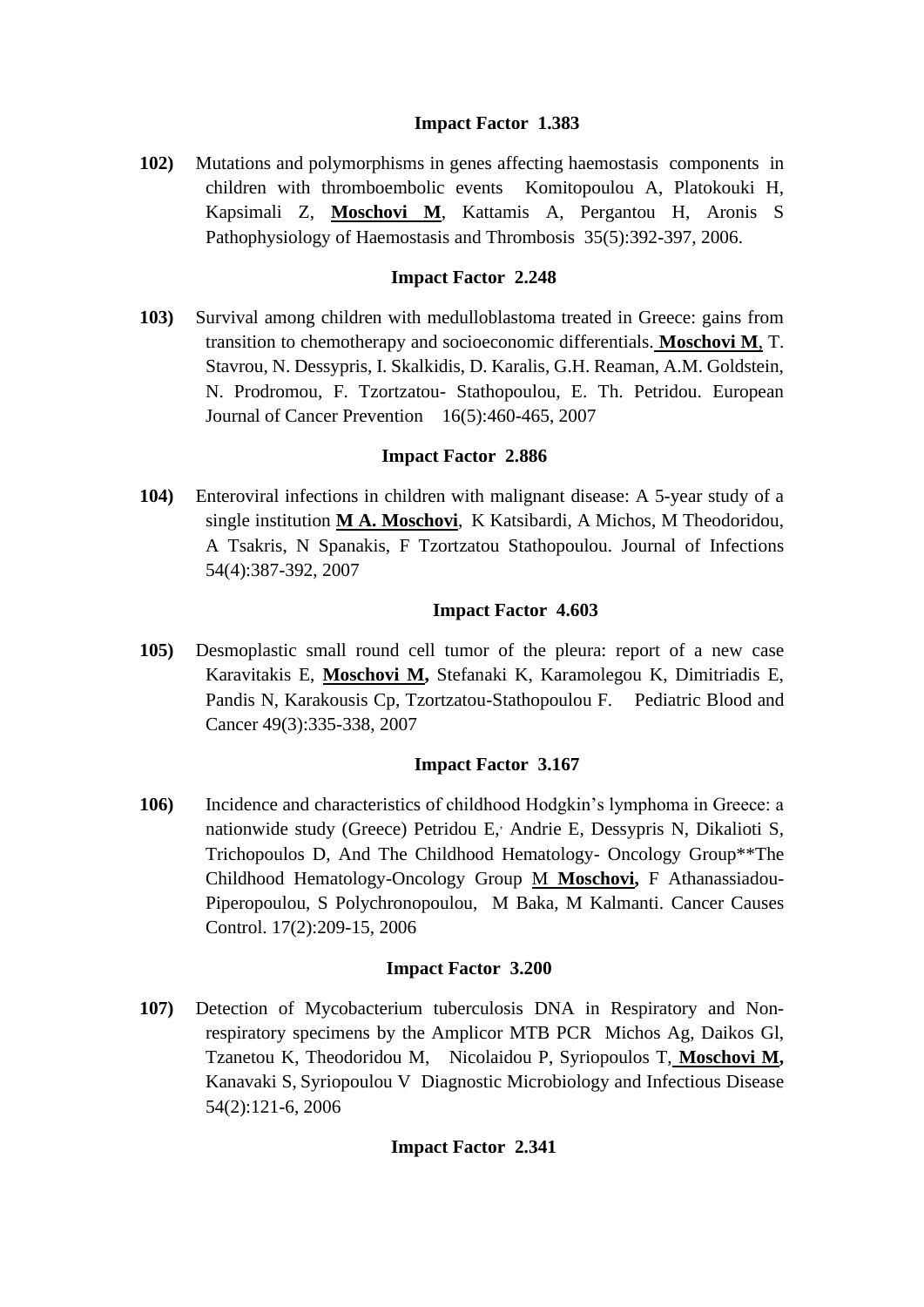**108)** Rituximab in the treatment of high responding inhibitors in severe haemophilia **Moschovi M,** Aronis S, Trimis G, Platokouki H, Salavoura K, Tzortzatou-Stathopoulou FHaemophillia 12:95-99, 2006

## **Impact Factor 4.287**

**109)** Adiponectin in relation to childhood myeloblastic leukemia E Petridou, C S. Mantzoros, N Dessypris, S K. Dikalioti, D Trichopoulos And The Childhood Hematology Oncology Group\* \*The Childhood Hematology-Oncology Group: **M Moschovi**, F Athanassiadou-Piperopoulou, S Polychronopoulou, M Baka, M Kalmanti. British Journal of Cancer 94(1):156-60, 2006

# **Impact Factor 6.210**

- **110)** Clinical remission following monoclonal anti-CD20 therapy in two children with chronic refractory idiopathic thrombocytopenic purpura. **Moschovi M**, Trimis G, Pergantou H, Platokouki H, Vrachnou H, Tzortzatou-Stathopoulou F. Journal of Paediatric Child Health 41:384-386, 2005 **Impact Factor 1.572**
- **111)** Maternal diet and Acute Lymphoblastic Leukemia in young children Petridou E, Ntouvelis E. Dessypris N, Terzidis A, Trichopoulos D, **Moschovi M**, Athanasiadou-Piperopoulou F, Polychronopoulou S, Kosmidi H; Kalmanti M Cancer Epidemiology, Biomarkers & Prevention 14(8):1935-1939, 2005.

# **Impact Factor 4.559**

**112)** Early atypical malignant transformation of a plexiform neurofibroma in a 4 year-old boy with Neurofibromatosis 1. Hasiotou M, Stefanaki K, Danassi-Afentaki D, Sfakianos G, **Moschovi M**, Prodromou N. Pediatr Blood Cancer. 45:76-77, 2005

# **Impact Factor 3.167**

**113)** Could intensified treatment in childhood acute lymphoblastic leukemia improve outcome independently of risk factors? F Tzortzatou-Stathopoulou, M A **Moschovi,** A L Papadopoulou, I G Barbounaki, G I Lambrou, M Balafouta, V Syriopoulou. European Journal of Haematology 75:361-369, 2005

### **Impact Factor 2.997**

**114)** Favorable outcome of Ewing sarcoma family tumors to multiagent preoperative intensive chemotherapy: a single Institution experience. **M Moschovi,** G Trimis, K Stefanaki, J Anastasopoulos, E Koultouki, V Syriopoulou, F Tzortzatou-Stathopoulou. Journal of Surgical Oncology 89(4):239-243, 2005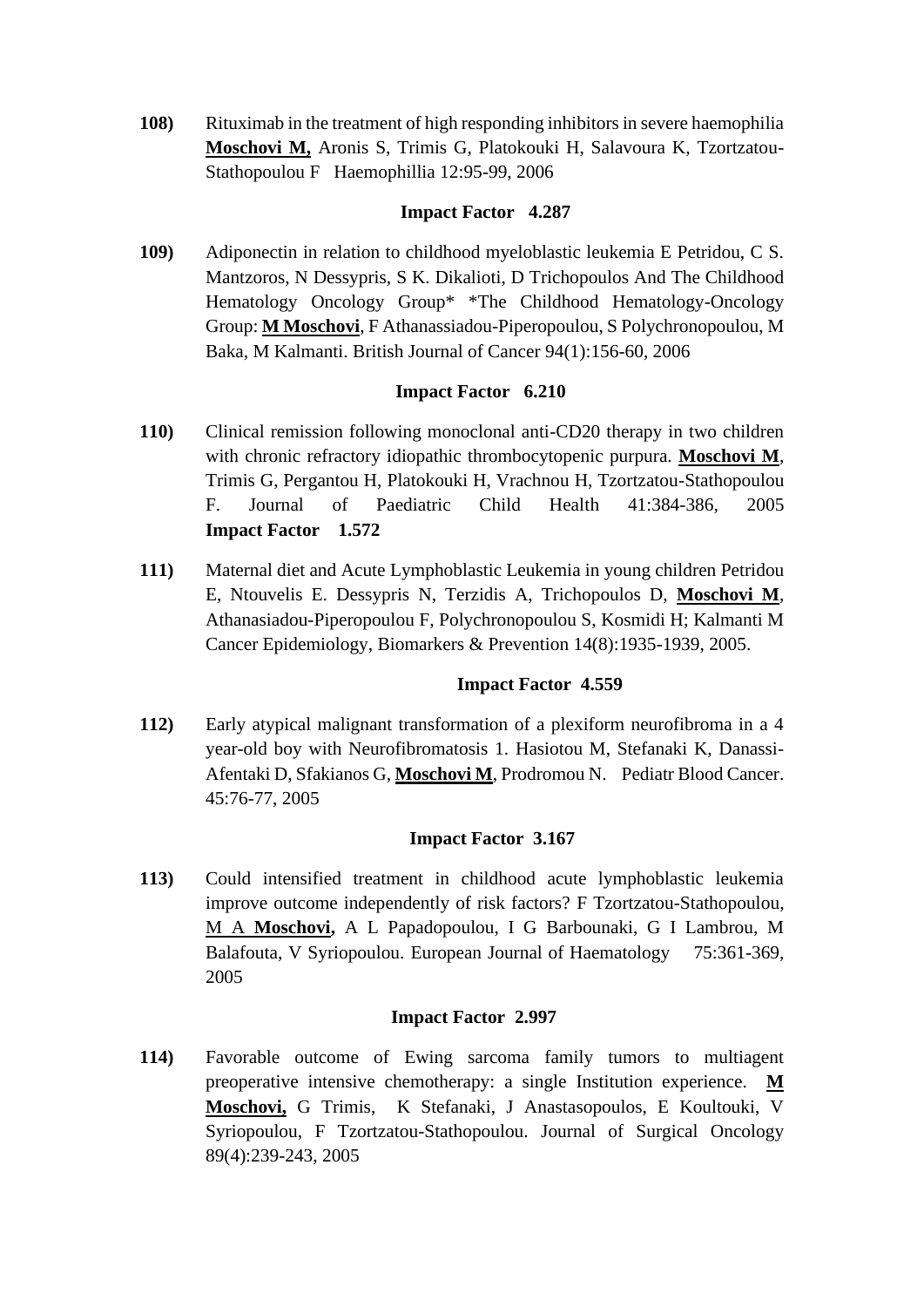## **Impact Factor 3.151**

**115)** Hypermethylation of CpG islands in the promoter region of p15INK4B gene in childhood acute leukemia. E Tsellou, C Troungos, **M Moschovi**, F Athanasiadou- Piperopoulou, S Polychronopoulou, H Kosmidis, M Kalmanti, A Xatzakis, N Dessypris, A Kalofoutis, H Petridou. European Journal of Cancer , 41:584-589, 2005

### **Impact Factor 9.162**

**116)** Conventional cytogenetics and fluorescence in situ hybridization in persistent cytopenias and myelodysplastic syndromes in childhood. V Touliatou, A Kolialexi, G Tsangaris, **M Moschovi,** S Polychronopoulou, A Mavrou. Anticancer Research 24(6):3945-3949, 2004

### **Impact Factor 2.480**

**117)** Midline carcinoma of children and young adults with NUT rearrangement. French Ca, Kutok Jl, Faquin Wc, Toretsky Ja, Antonescu Cr, Griffin Ca, Nose V, Vargas So**, Moschovi M,** Tzortzatou-Stathopoulou F, Miyoshi I, Perez-Atayde Ar, Aster Jc, Fletcher Ja. Journal of Clinical Oncology 22(20):4135- 4139, 2000

#### **Impact Factor 44.544**

**118)** Serum lipid alterations in acute lymphoblastic leukemia of childhood **M Moschovi**, G Trimis, F Apostolakou,I Papassotiriou, F Tzortzatou-Stathopoulou. Journal of Pediatric Hematology/Oncology 26(5):289-293, 2004.

#### **Impact Factor 1.969**

**119)** Non-Hodgkin Lymphoma in a child with Williams syndrome. S Amenta, M Moschovi, C Sofocleous, S Kostaridou, A Mavrou, H Fryssira. Cancer Genetics and Cytogenetics 154:86-88, 2004

#### **Impact Factor 1.930**

- **120)** Subacute vertebral osteomyelitis in a child with diabetes mellitus associated with Fusarium **M. Moschovi**, G. Trimis, G. Anastasopoulos, M. Kanariou, A. Raftopoulou, F. Tzortzatou-Stathopoulou. Pediatrics International 46(6):740- 742, 2004, **Impact Factor 1.524**
- **121)** The posterior midsagittal approach for the surgical excision of intrapelvic malignant tumors. D Keramidas, M Soutis, K Koulopoulos, M **Moschovi** European Journal of Pediatric Surgery, 13(4):245-248, 2003 **Impact Factor 1.383**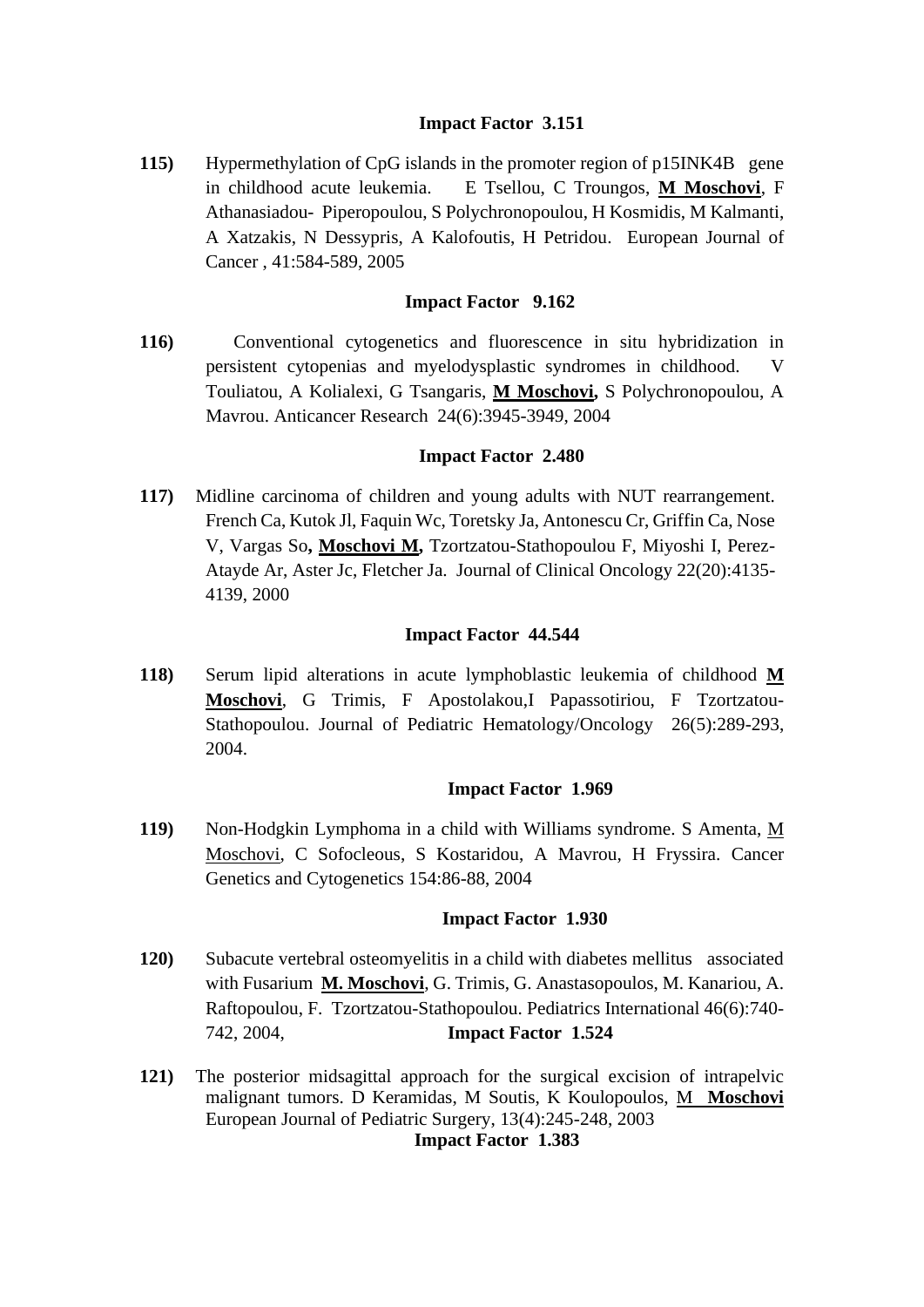- **122)** Primary gastric Burkitt lymphoma in childhood; associated with Helicobacter pylori? **M Moschovi,** D Menegas, K Stefanaki, C Van-Vliet Constantinidou, F Tzortzatou-Stathopoulou. Medical and Pediatric Oncology, 41(5):444-447, 2003. **Impact Factor 3.167**
- **123)** Outbreak of Enteroviral infection in a Pediatric Hematology-Oncology Unit **M Moschovi,** M Theodoridou, V Papaevangelou, S Yourou Kos, A Nitsa, P Matsiota, F Tzortzatou-Stathopoulou. Clinical Infectious Disease 34(9):1269-1272, 2002**. Impact Factor: 6.993**
- **124)** Encephalitis and myocarditis in a child with Acute Lumphoblastic Leukemia: Role of Coxsackievirus B5? **M A Moschovi**, P Sterpi, S Youroukos, F Tzortzatou- Stathopoulou. Pediatric Hematology and Oncology 19(3):205- 210, 2002**. Impact Factor 1.969**
- **125)** Low relapse rate in children with acute lymphoblastic leukemia after riskdirected therapy F Tzortzatou-Stathopoulou, Al Papadopoulou, **M Moschovi**, A Botsonis, GT Tsangaris. Journal of Pediatric Hematology/Oncology 23(9):591-597, 2001. **Impact Factor 1.289**
- **126)** Gingival overgrowth as the initial paraneoplastic manifestation of Hodgkin's lymphoma in a child. A case report. O Nicolatou-Galitis, T Papadaki, **M Moschovi**, Jj Kamma, C Van Vliet-Constantinidou, C Tsoumakas, A Kattamis, F Tzortza Tou-Stathopoulou. Journal of Periodontology 72(1):107- 112, 2001

### **Impact Factor 6.993**

**127)** Hodgkin disease in a child with sickle cell disease treated with Hudroxyurea. **Moschovi**, F Psychou, D Menegas, Tsangaris, Tzortzatou-Stathopoulou, P Nikolaidou. Pediatric Hematology and Oncology 18(6):371-376, 2001.

### **Impact Factor 1.969**

**128)** Acute lymphoblastic leukemia in an infant exposed to zidovudine in utero and early infancy. **M Moschovi,** M Theodoridou, V Papaevangelou, F Tzortzatou-Stathopoulou. AIDS 14(15):2410-2411, 2000.

### **Impact Factor 4.914**

**129)** Inferior vena cava and right atrial thrombosis in children with nephroblastoma. Diagnostic and therapeutical problems. A Giannulia-Karadana, **M Moschovi**, P Koutsovitis, G Tolis, F Tzortzatou-Stathopoulou. Journal of Pediatric Surgery 35(10):1459-1461, 2000

# **Impact Factor 2.545**

**130)** Detection of minimal residual disease by mutant p53 immunocytochemistry in acute myelogenous leukemia. Kattamis Ac, Tsangaris Gt, Vamvoukakis J,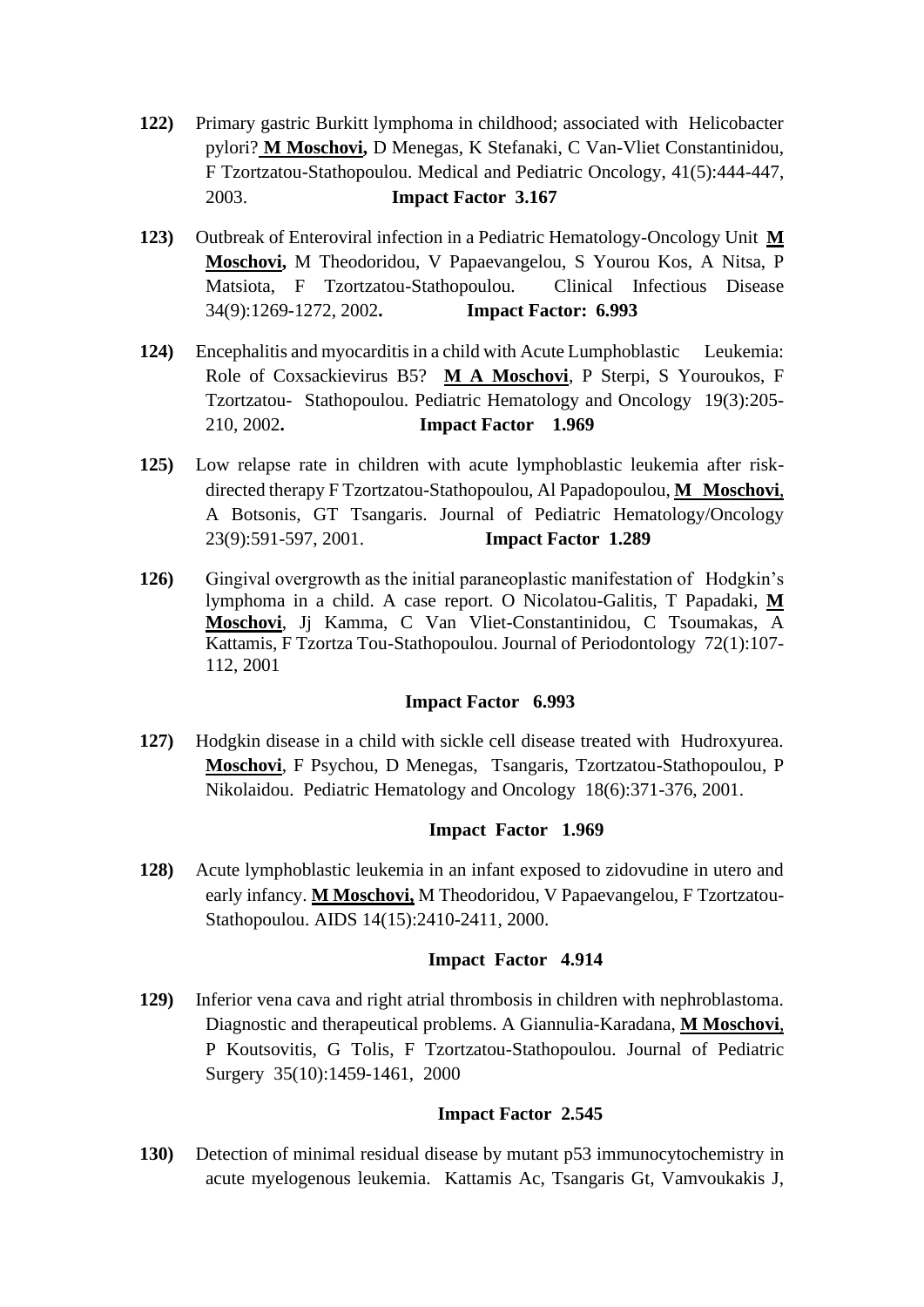**Moschovi M,** Grafakos S, Tzortzatou-Stathopoulou F. Medical and Pediatric Oncology 34(2):153-156, 2000.

#### **Impact Factor: 3.167**

- **131)** Could Cisplatin as a front-line treatment in childhood non-Hodgkin's Lymphoma be a promising therapy? A L Papadopoulou, **M Moschovi** Panagopoulou, D Anagnostou-Keramida, C Van Vliet -Constantinidou, A Botsonis, G Tsangaris, F Tzortzatou-Stathopoulou. Pediatric Hematology and Oncology 16(4):341-346, 1999. **Impact Factor 1.969**
- **132)** Preclinical diagnosis of abdominal tumors by ultrasound examination A Papanicolaou, M Panagopoulou**, M Moschovi**, D Papa Thanasiou, F Tzortzatou-Stathopoulou. Archives of Disease in Childhood 78(1):96-97, 1998.

### **Impact Factor 3.791**

**133)** Ki-1 Lymphoma with cardiac involvement at initial presentation. AL Papadopoulou, M Argiriou, M Bonoris, G S Papado Poulos, C Kostantinidou Van-Vliet, **M Moschovi**, C Stav Rinadis, F Tzortzatou-Stathopoulou. Pediatric Hematology Oncology 15 (3):265-269, 1998.

### **Impact Factor 1.969**

**134)** Familial Medullodlastoma **M Moschovi,** S Youroukos, N Prodromou, G Tsangaris, C Konstantinidou Van-Vliet, A Kalpini-Maurou, F Tzortza Tou-Stathopoulou Pediatric Hematology Oncology 15(5):421-424, 1998.

### **Impact Factor: 1.969**

**135)** Late malignant transformation of dormant ganglioneuroma? **M Moschovi,** D Arvanitis, C Hatjigeorgi, V Mikraki, F Tzortzatou-Stathopoulou. Medical and Pediatric Oncology 1997, 28(5):377-381

### **Impact Factor 3.167**

**136)** Late Local Recurrence of Wilms' Tumor**.** V Mikraki, **M Moschovi**, G Yiannoulopoulos, C Konsta Ntinidou-Vanvliet, F Tzortzatou-Stathopoulou. Medical and Pediatric Oncology 26(1):71, 1996**.** 

### **Impact Factor 3.167**

**137)** Study of Apoptosis in Peripheral blood of patients with acute lymphoblastic Leukemia during Induction therapy. G Tsangaris, **M Moschovi**, V Mikraki, E Vrachnou, F Tzortzatou-Stathopoulou. Anticancer Research 16:3133-3140, 1996.